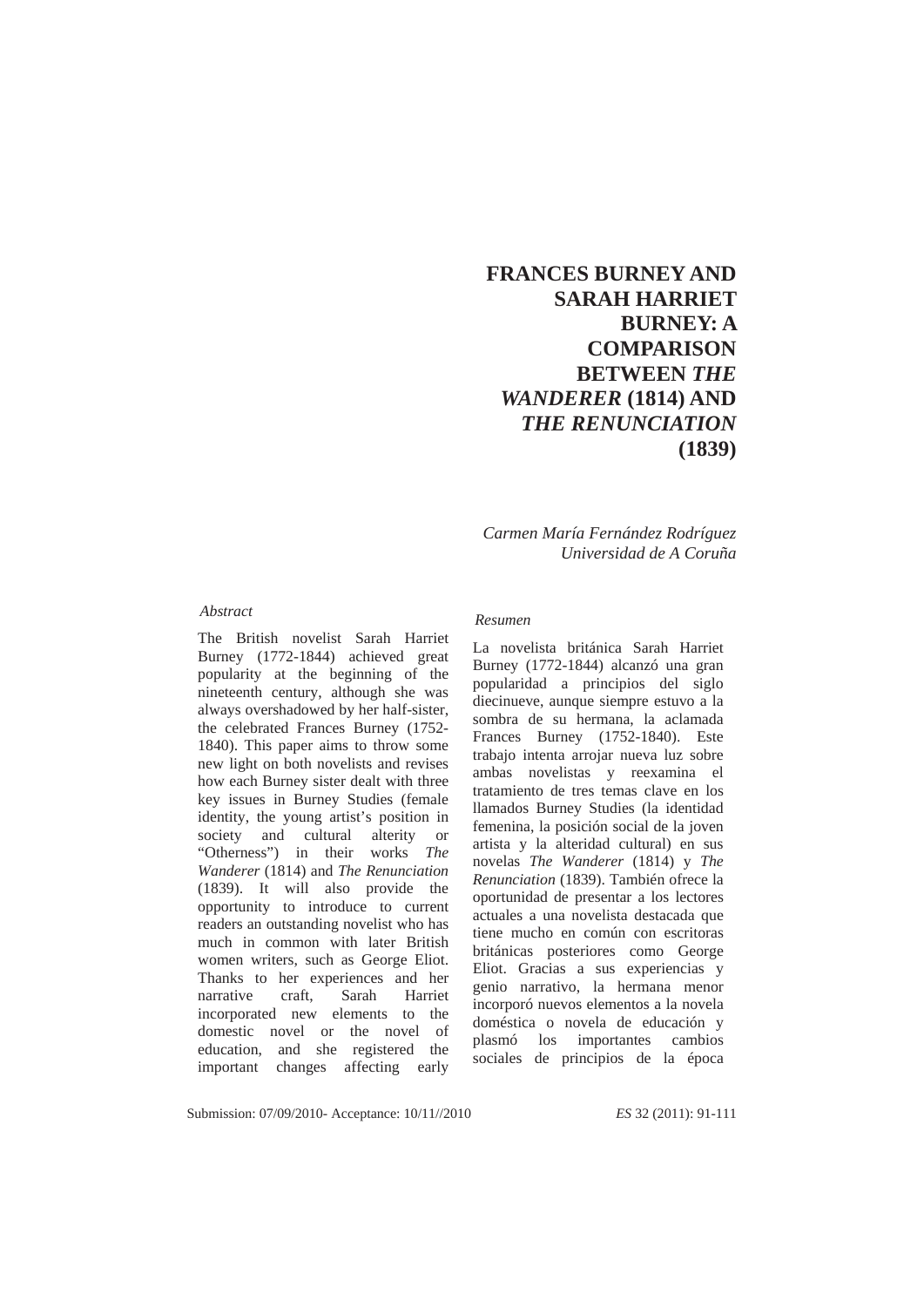Victorian society.

*Key Words*: Sarah Harriet Burney, Burney Studies, nineteenth-century literature, gender studies, British novel.

victoriana.

*Palabras clave*: Sarah Harriet Burney, Burney Studies, literatura del siglo XIX, estudios de género, novela británica.

### 1. INTRODUCTION

Apart from the achievements of her father, Dr. Charles Burney, as a musicologist (*A General History of Music* [1776-1789]), no other Burney has attracted so much interest in the realm of eighteenth-century studies as the British novelist Frances Burney, Fanny Burney or Mme d´Arblay (1752-1840) has. Jane Austen paid homage to Frances in *Northanger Abbey* (published posthumously in 1818), where a lady states that she only reads if:

It is only Cecilia, or Camilla or Belinda', or, in short, only some work in which the greatest powers of the mind are displayed, in which the most thorough knowledge of human nature, the happiest delineation of its varieties, the liveliest effusions of wit and humour are conveyed to the world in the best chosen language.<sup>39</sup> (Austen 1990:22)

The publication of *Evelina* (1778) was followed by three novels,<sup>40</sup> an essay,<sup>41</sup> and several comedies<sup>42</sup> and tragedies,<sup>43</sup> which meant Frances's consolidation as a canonical authoress. Thanks to her wit and experiences, the British novelist had material enough to present the complex lives of women at the close of the eighteenth century, and she touched on subjects still relevant for women nowadays. Feminist scholars –such as Julia Epstein (1989), Katherine Rogers (1982), Kristina Straub (1987), Catherine Craft-Fairchild (1993), Barbara Zonitch (1997) or Audrey Bilger (1998)– have already stressed and praised Frances's social dimension in their monographs, and they have tried to

<sup>39</sup> Austen also appreciated Sarah Harriet's *Clarentine*, which was read aloud to the family (Clark 1995:17).

<sup>40</sup> *Cecilia* (1782), *Camilla* (1786) and *The Wanderer* (1814).

<sup>41</sup> *Brief Reflections Relative to the Emigrant French Clergy* (1793).

<sup>42</sup> *The Witlings* (1779), *The Woman Hater* (1802), *Love and Fashion* (1798) and *A Busy Day* (1800-2).

<sup>43</sup> *Edwy and Elgiva* (1788-9), *Hubert de Vere*, *The Siege of Pevensey* and *Elberta* (all of them composed between 1789-91).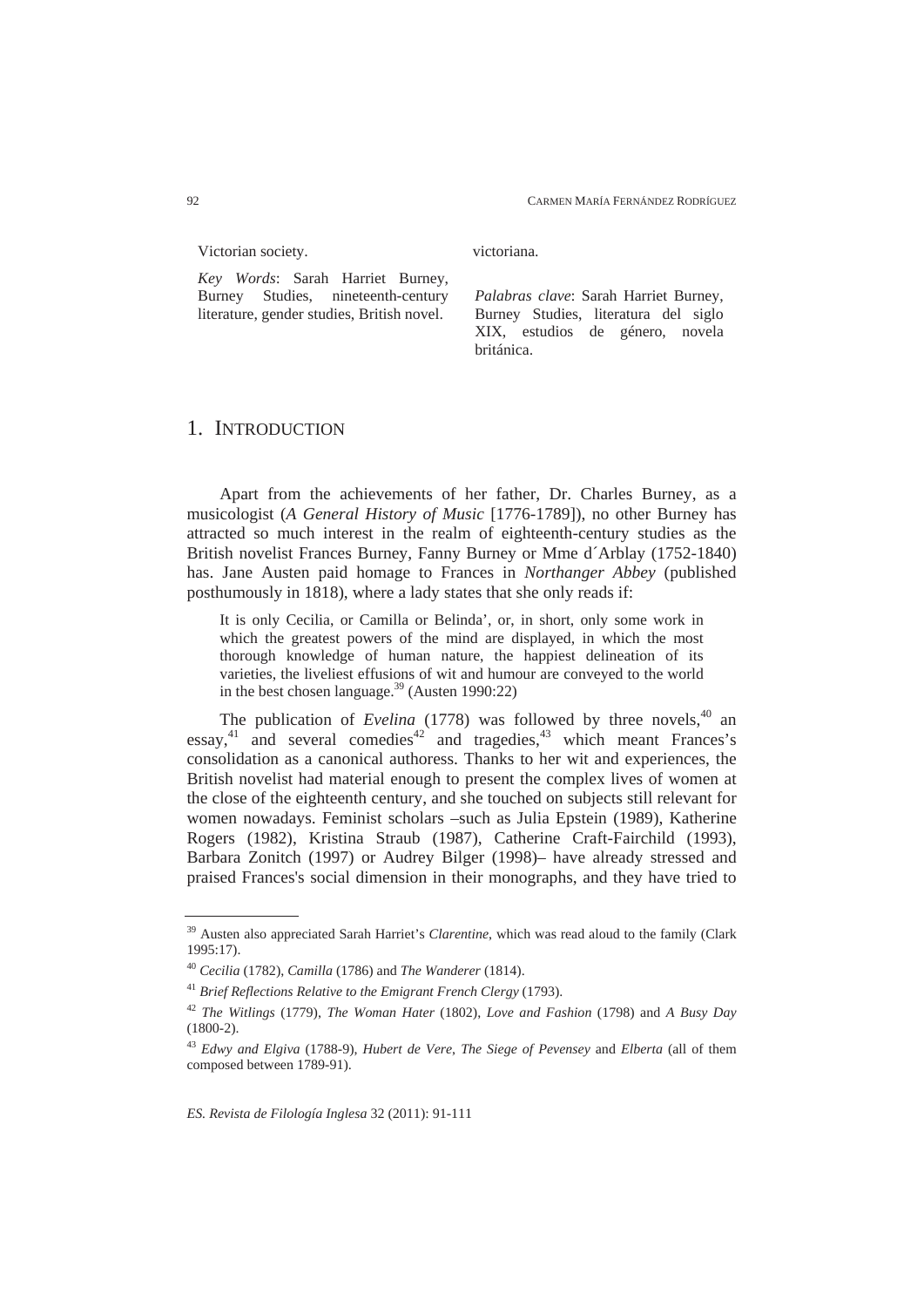dismantle her traditional image as the proper lady who spent five unhappy years at Windsor as Second Keeper of the Robes to Queen Charlotte and later married the French *émigré* Alexandre D'Arblay. Researchers have extensively worked on Burney's prolific corpus and they have also contextualised her in her family (see Clark 1995, 2000 and 2007; Frankus 2007). Now there is even an internationally recognised Burney Society (BS) –a competitor of The Jane Austen Society, and with scholars as eminent as Peter Sabor and Margaret A. Doody, Burney's main biographer–, and the publications *The Burney Journal* and *The Burney Letter*.

It is time to turn our attention to Frances's sister, Sarah Harriet Burney (1772-1844) –"Sall" in the family circle–, whose work has recently been rescued from oblivion thanks to Dr. Lorna Clark, the editor of her letters and her most famous novel, *The Romance of Private Life* (1839), comprised of *The Renunciation* and *The Hermitage* (see Fernández 2010). For Walter Savage Landor, Sarah Harriet was "one of the most agreeable and intelligent women I have met" (Sadler 1869:521); however, her life was marked by the scandal of having maintained an incestuous relationship with her brother, the circumnavigator James Burney, who provided the model for the hero in some works (Burney Sarah Harriet 2008: xiii). Educated in Switzerland (1781-83), Frances's sister was fluent in French and she had some skill in music. Like her sibling, Sarah Harriet suffered the early loss of her mother, and, during the last years of Charles Burney's life, she nursed and helped him to transcribe his manuscripts. A lover of Italy and frequent visitor to Rome and Florence, where she lived for some years, Sarah Harriet always resorted to literature as a means to raise her income and as a therapy against boredom (Clark 2003b:42-3). Her first novel was *Clarentine* (1796), followed by the epistolary work *Geraldine Fauconberg* (1808); *Traits of Nature* (1812); *Tales of Fancy* (1816-20) – including *The Shipwreck* and *Country Neighbours; or The Secret*– and *The Romance of Private Life*, exemplifying how the feminocentric romance could be fused with sensationalist elements and satire (Clark 2003a:165). Though Frances's sister lost her appeal for readers afterwards, she was an authoress as well-known as Frances was during the nineteenth century, and her merits cannot be underrated. Several novels by Sarah Harriet ran to second editions, they were translated into French and German and pirated abroad. What is more, sometimes Sarah Harriet's works were openly preferred to Frances's ones (Clark 2000:122), and, according to Clark, the former's novels are of interest "not only for the light they shed on her sister-novelists with whom they share common issues and concerns but also *in and of themselves*" (2000:131, my italics).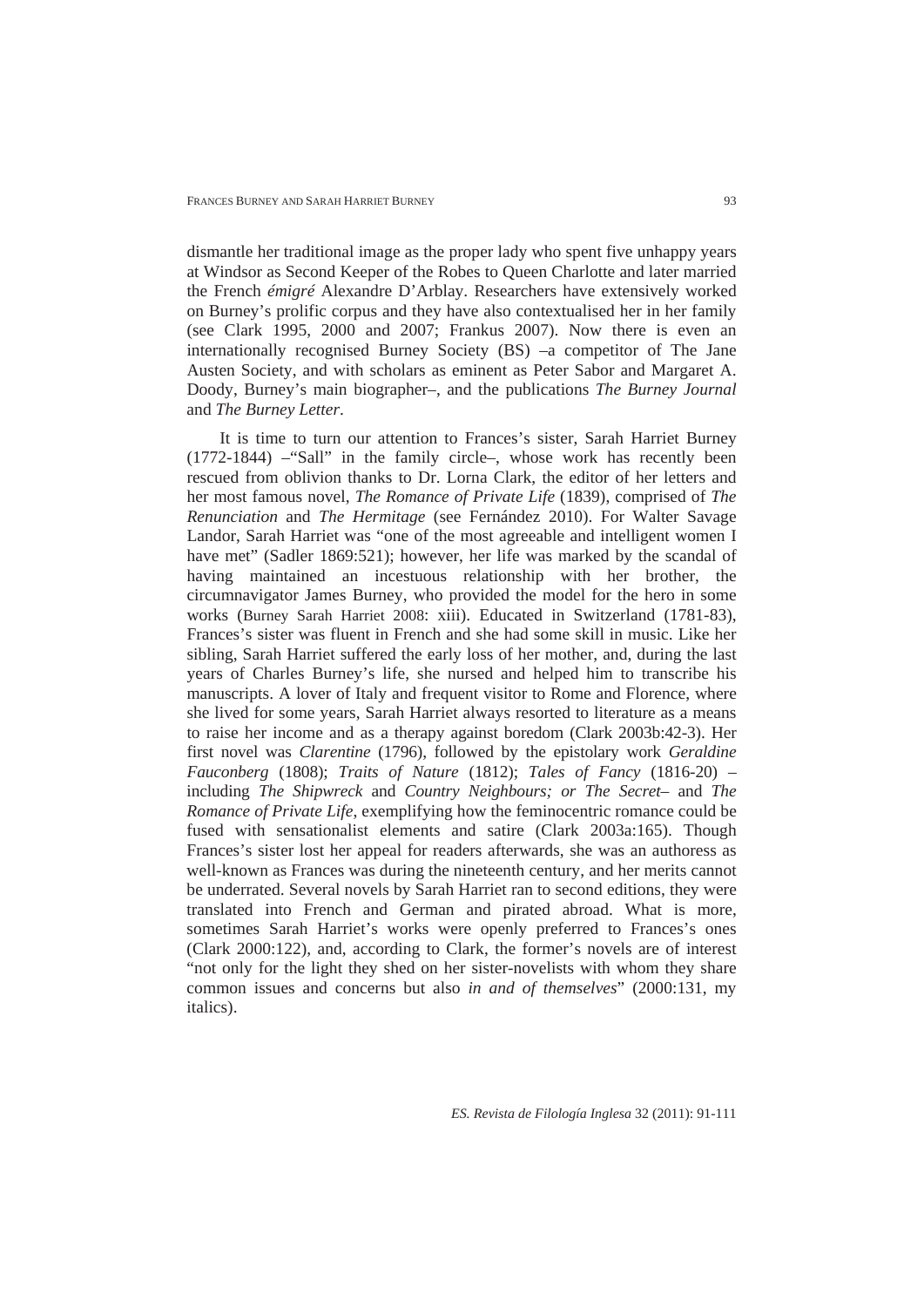Nineteenth-century reviewers used to relate Sarah Harriet and Frances. *The Monthly Review* perceived "A family likeness" in their works,<sup>44</sup> in *Critical Review* resemblances of character were discovered as "*old acquaintances* only in *different situations*",<sup>45</sup> and, for another critic, "[T]hey share the same taste for romantic and improbable adventures" (qtd. in Clark 2007:49). Clark explains that the youngest sister's novels were regarded as inferior copies of old favourites (2000:122), and later she still sketches in an article (2007) and in her introduction to *A Romance* (Burney 2008:xi-xxvii) some parallels between Agnes Danvers's adventures and Juliet Granville's ones in Frances's last novel, published twenty-five years earlier. According to this critic, Agnes is a less pragmatic heroine –even sentimentally– than Juliet and a woman who maintains herself with her work (Clark 2007:50-1). Far from disagreeing with Clark, we will re-examine these points in common and analyse how Frances and Sarah Harriet approached four key issues in Burney Studies, namely female identity, the young artist's position, cultural alterity or "Otherness" an affection in *The Wanderer* and *The Renunciation*. 46 We will see that Sarah Harriet dealt more extensively with affection and presented a less interested view of society than the one portrayed in *The Wanderer*. By adding some dimensions to Sarah Harriet's work, the ultimate goal is to vindicate this novelist's individual worth and to introduce her to current readers, who frequently assimilate all eighteenthand nineteenth-century women writers to a single pattern. Due to the limited research on Sarah Harriet, we will take as a reference the existing criticism on Frances.

## 2. "WHO ARE YOU?": JULIET GRANVILLE'S SLIPPERY IDENTITY

Though *Evelina* has traditionally been more praised, *The Wanderer* is Frances's most mature and most explicitly feminist work (Skinner 2001:197), and it raised diverse reactions since its publication. Most reviews were negative

<sup>44</sup> Second series 21 (1796): 452-56 (see Clark 2007:56, note 43).

<sup>45</sup> Third Series 16 (1809): 104-5 (qtd. in Clark 2000:122).

<sup>46</sup> Burney scholars have already analysed these aspects in *The Wanderer*, where the best explored issue is female identity, recently revised by Kate Chisholm (1999) and Emily Anderson Hodgson (2005). On art, see Elizabeth Kowaleski-Wallace (1994), Leya Landau (2005) and Carmen María Fernández (2007). On nation and nationalities, see Tamara Wagner (2004) and Marie Antoinette Sol (1997).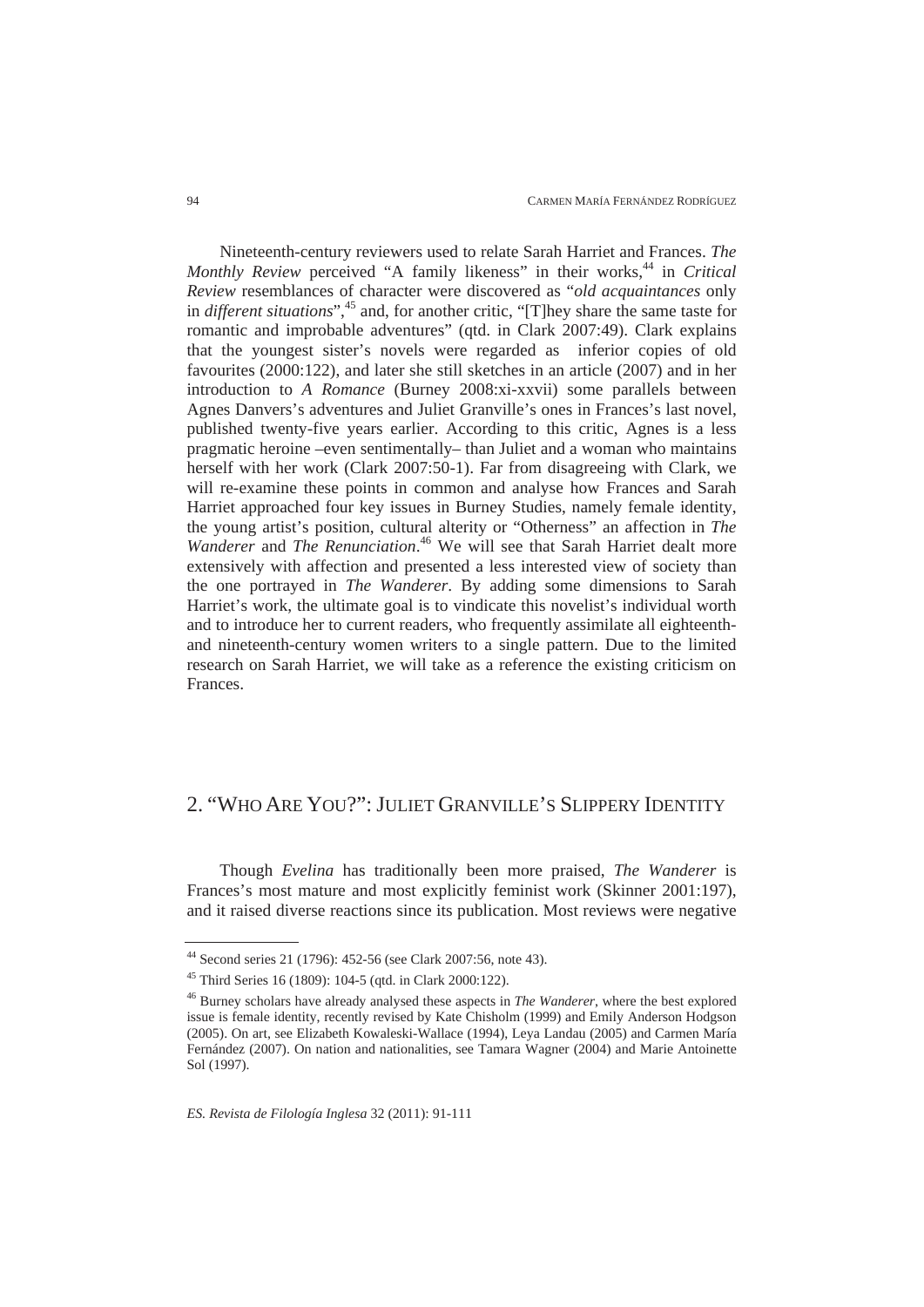because critics expected a portrait of Parisian life instead of a critique of British society (see Hemlow 1958:338). Nowadays the novel is still attacked, but primarily due to stylistic reasons (see Taliafero 1916:34; Hemlow 1958:339-42; or Daugherty 1988:18). On the other hand, Edward W. Copeland regards *The Wanderer* as one of the most interesting works of its age as a document on women's reaction to post-revolutionary economy (1976:34), and Bugnot appreciates its satiric and humoristic vein, the echo of new ideas, the variety of scenes and portrait of manners (1962:232). For Janice Farrar Thaddeus, though there are many characters, they constitute the best part of the novel (2000:157), and Doody praises Juliet as Frances's best heroine (1988:319). The work contains an explicit feminist critique, and most articles have been centred on Juliet's lack of social recognition –discussed at different levels and including her identity as a foreign woman– and on the opposition between Juliet and the much more attractive anti-heroine, the Jacobine Elinor Joddrel. Therefore, the first feminist readings, such as Patricia M. Spacks's one (1976), perceive a change in the novelist's production, and Kristina Straub (1987) considers *The Wanderer* a critique of patriarchal power purposefully articulated through the victimisation of the heroine.

Structurally *The Wanderer* is an Aethiopic novel and a "travelogue" with certain touches of Gothic intrigue. It deals with the adventures of a mysterious outcast who leaves France under a false identity and faces the incomprehension of ultraconservative English people who do not value her efforts to earn her bread. *The Wanderer* offers a wide spectrum of women of the upper and middle classes with whom Juliet speaks and who reveal their experiences and various ideologies. Towards the middle of the novel, it is discovered that she is an aristocrat's daughter and that she was forced to espouse an awful French commissary. Juliet finally marries the man she loves, Albert Harleigh, after recovering her legal position. Juliet is a woman of multiple identities with two main names through the narrative: Ellis –resembling the French pronoun *elle* and encapsulating the feminine essence– and Juliet –which reveals her French filiation. Despite appearances, the protagonist is an aristocrat on her father's side, and, as Doody argues, patriarchy is hyperrepresented through three fathers: Lord Granville, Lord Denmeath and the Bishop (her biological, legal, and moral fathers respectively) (1988:323). Juliet's story has all the ingredients of a Gothic novel: an absent dominant father, her mother's early death, the lack of legal recognition and her education in a convent. The recovery of her status depends on a document, and she has an abominable husband who only seeks her wealth (6,000 pounds).

Critical reactions to *The Renunciation* were mainly negative (Clark 2000:122; 2007:49) with the exception of *New Monthly Magazine*, whose reviewer considered *The Renunciation* "a capital production in its way, and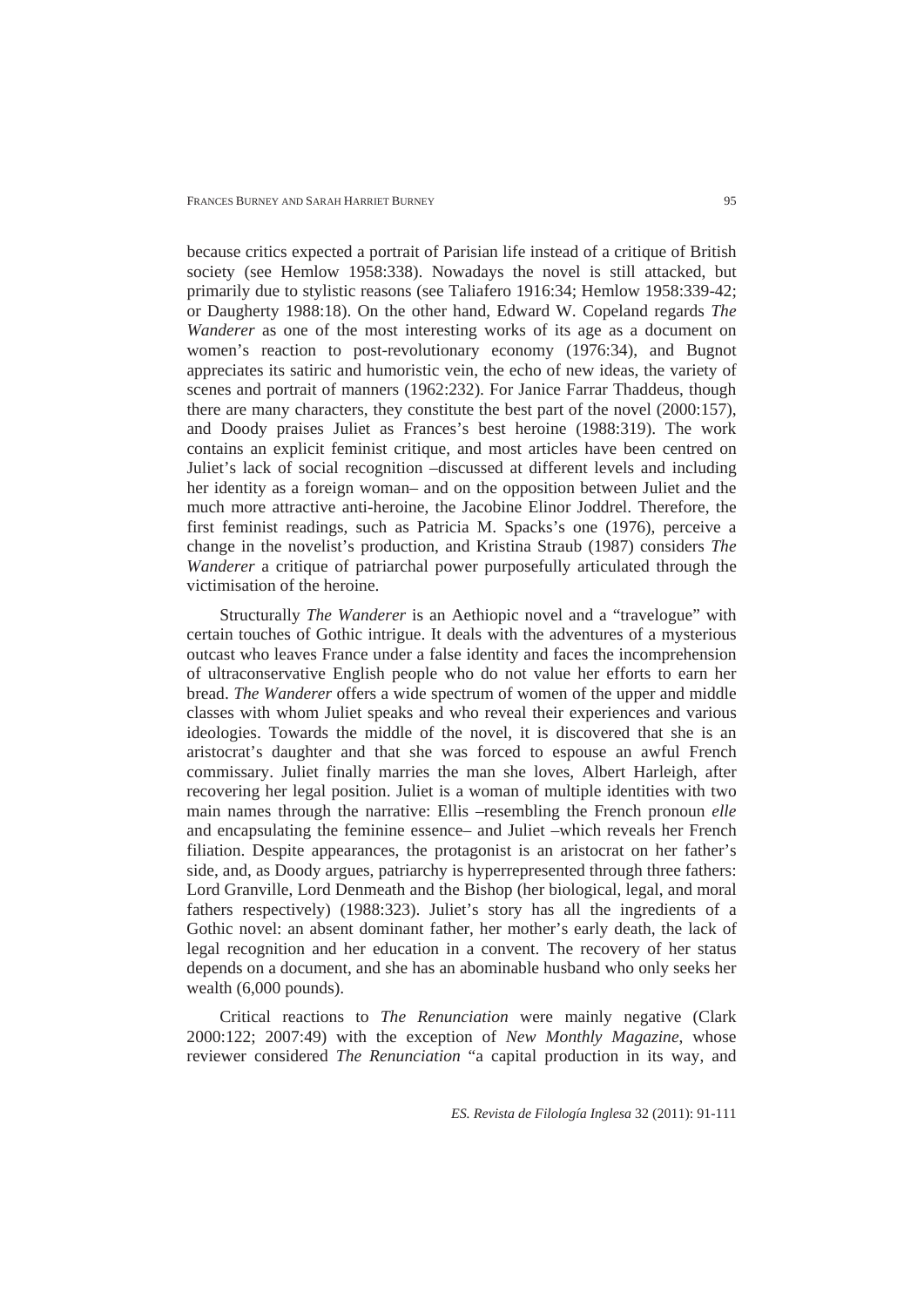claims the very first rank in the class to which it belongs" (qtd. by Clark 1997:442, note 2). For Clark, one of its most relevant features is "the ways it doubles back upon itself in multiplied motifs of lost or kidnapped heirs, unloved, abused children, and fraudulent guardians, enveloped in clouds of bankruptcy and ruin" (2001:77). This kaleidoscopic narrative called "my little booky" by the authoress (Clark 1997:440) focuses on the experiences of a young girl, Agnes Danvers, who is kidnapped and taken to Paris to be educated there and to live as the aristocrat Lucy de Vere. Agnes undergoes little development as a character while Juliet is always represented as an experienced woman. In spite of her comfortable life, Agnes feels alone and tries to communicate with her brother William. She travels to Rome, where she supports herself as an artist and meets Mr. St. Hubert, until the painful mystery surrounding her existence is unravelled. Agnes turns out to be the daughter of Mr. Wharton, whose deceased wife had a daughter called Lucy de Vere by a first marriage. Mr. Wharton has made Agnes pass for Lucy in order to maintain his gentleman position, and it is thanks to Mr. St. Hubert's generosity that the protagonist and Walsingham finally get married.

Like Juliet, Agnes is given numerous names: from the French Agnes –the name of maids– (Burney, Sarah Harriet 2008:29), to Lucy De Vere (Burney, Sarah Harriet 2008:34) and Miss Wharton. In *The Renunciation*, Agnes's social status is different from that of Juliet because she marries an aristocrat, Frances's vital obsession, which she eventually achieved in real life. Agnes Danvers is simply a trademan's daughter, and she is reluctant to use the surname "de Vere" (Burney, Sarah Harriet 2008:137). On the other hand, the novel is as endogamic as the one by Frances, and both heroines regain their real families. In *The Wanderer*, Juliet meets her maternal uncle and her half-siblings, Lady Aurora and Lord Melbury. Likewise, in *The Renunciation*, William Danvers, the painter, and Mr. St Hubert are respectively Agnes's cousin and uncle whereas Harry turns out to be Mr. Wharton's son –and Agnes's half-brother–, and he unsuccessfully declares his love to Agnes (Burney, Sarah Harriet 2008:44).

One of the traits of women's literature is the tendency to use doubles, or characters who are very close to the protagonists, and function as mirrors or projections of what could have happened to them under other circumstances. In Frances's novel, women of different social classes assimilate to Juliet in certain aspects: the British Lady Aurora and the French Gabriella have been brought up as aristocratic ladies, and Flora works side by side with Juliet, for example. What interests us is that this also appears in *The Renunciation*, but regarding two dead women. The first one is the sick heiress Lucy de Vere, on whom Agnes mournfully reflects:

Why has a stranger been substituted in thy place? Wretch that I am! How I hate myself for having been so long the unresisting usurper of all thy rights!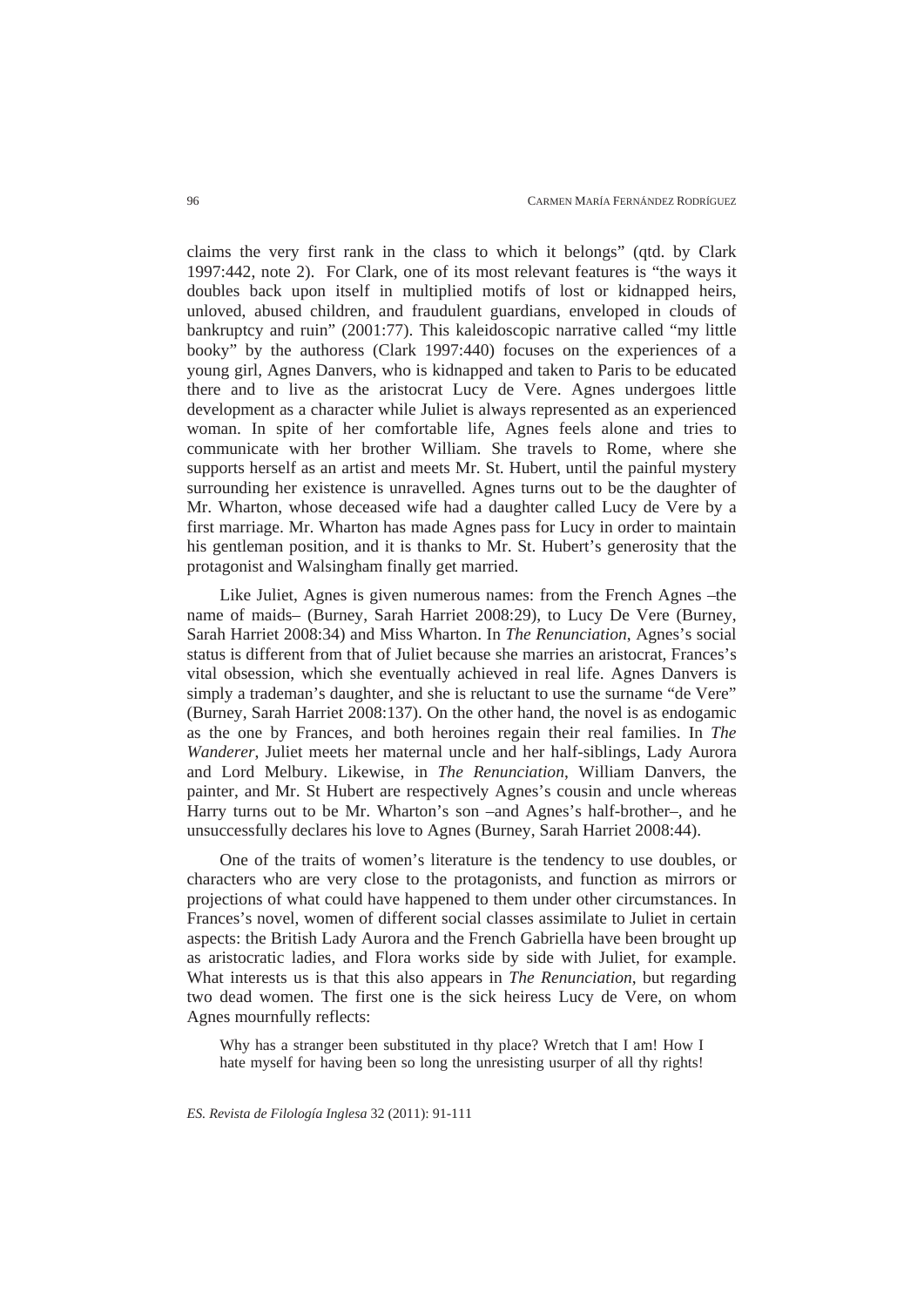How many indications ought ere this, to have pointed out to me that Lucy de Vere was no imaginary personage! But I shut my eyes against conviction, and have been living contently upon the reward earned by my silent and base acquiescence. Oh, forgive me, gracious heaven, and vouchsafe to aid me in the task of extricating myself from this guilty path. (Burney, Sarah Harriet 2008:46)

According to Walsingham's account, his half-sister and mysterious travel companion, Georgiana, has died, and she declared her desire to live concealed and to be buried discreetly (Burney 2008:215). Sarah Harriet used to ask their relatives about her work (Clark 1995:17). Her timid attitude towards the novel greatly departs from the one in Frances's fiction where self-effacement always becomes a strategy to affirm oneself and heroines struggle to live in the world as much as Frances insisted on being a novelist in her prefaces to *Evelina* and *The Wanderer* and in her journals through the figure of "Nobody" (Spender 1986:282; Doody 1988:41; Hemlow 1958:26, 30).

# 3. "MORE ENGAGING THAN BEAUTY HERSELF": A YOUNG ARTIST'S ENTRANCE INTO THE WORLD

The Burneys lived in an artistic household where art was commercialised and self-display was continuous. During her childhood and adolescence, Frances met diverse artists and intellectuals, such as the lexicographer Dr. Samuel Johnson, the playwright Richard B. Sheridan, or the actors David Garrick and Samuel Foote. Frances was always attracted by the stage –she wanted to be a dramatist–, and Juliet is an accomplished artist who can play the harp, dance and draw. The upper classes favoured these social graces, and a lady could also excel at penmanship, deportment and have some knowledge of French. Nevertheless, Latin and Greek –the ticket for entering medicine and the Anglican Church– were effectively closed to females, as well as the newer commercial skills and scientific subjects. As for portrait-painting, it was condemned by Johnson for "Publick [sic] practice of any art [...] and staring in men's faces, is very indelicate in a female" (qtd. in Boswell 1980:625-6). History painting, the noblest form of artistic expression in the eighteenth century, was considered unsuitable for women because it placed men at the moral centre of painting and because it required a strong classical education which women lacked. Therefore, women devoted themselves to portraiture,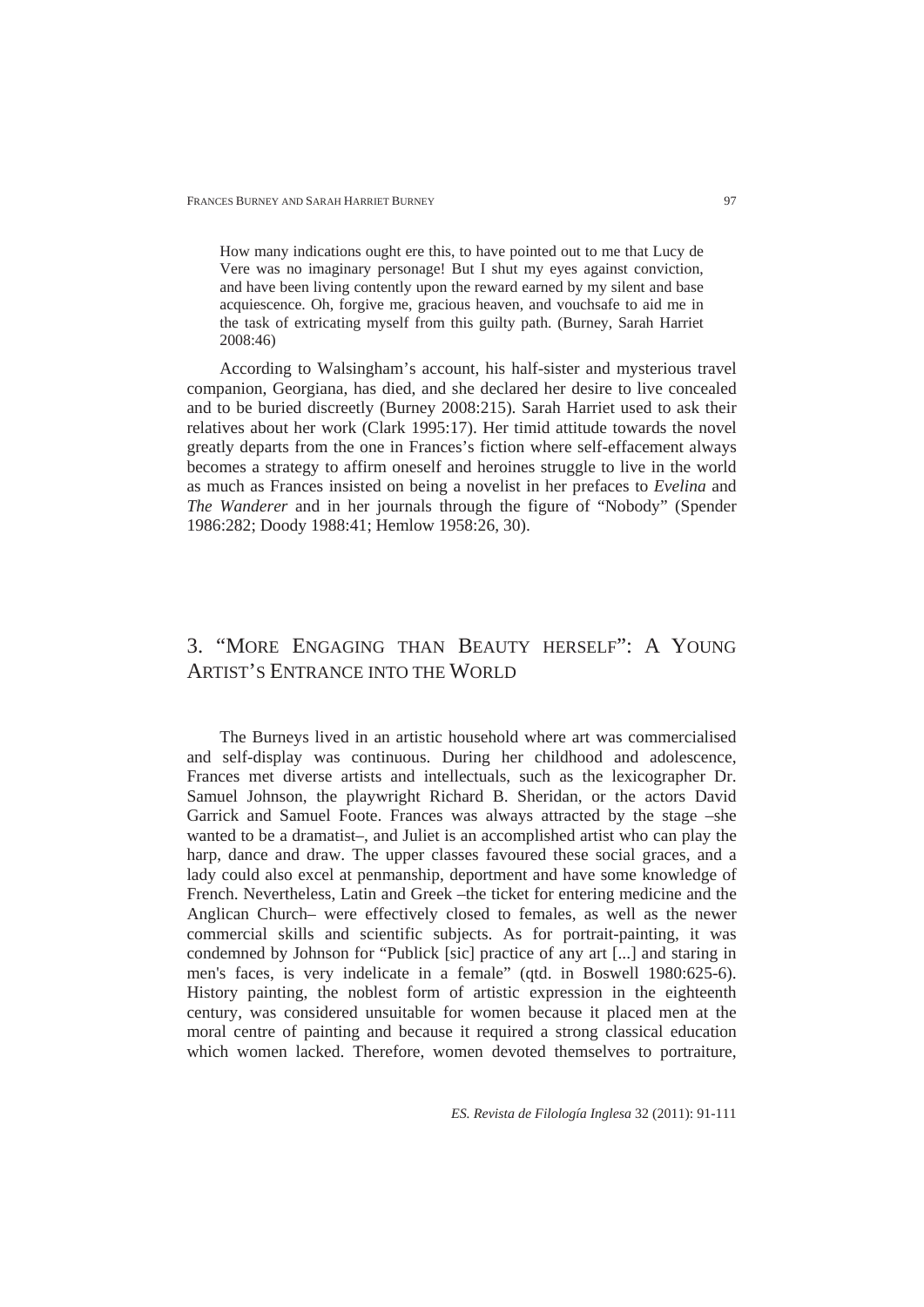landscape or still-life. According to Anne K. Mellor, one of the most remarkable features in British culture at the turn of the century was the feminisation of literary discourse and of "sister arts", such as painting or music (1993:5-7). However, a woman who set out to have a career fought against the accepted definition of feminine nature and male prerogative in terms of profession and success.47 That is the reason why Juliet avoids performing in public. She is also critical and accurately discriminates:

Wide is the difference between exhibiting that which we have attained only for that purpose, from the knowledge of dispensing knowledge to others […] to disseminate knowledge, by clearing that which is obscure, and explaining that which is difficult; to make what is hard appear easy, by giving facility to the execution of what is abstruse to the conception; to lighten the fatigue of practice, by the address of method; to shorten what requires study, by anticipating its result; and, while demonstrating effects to expound their cause: by the rules of art, to hide the want of science; and to supply the dearth of genius, by divulging the secrets of embellishements [sic]; –these were labours that demanded not alone brilliant talents, which she amply possessed, but a fund of scientific knowledge, to which she formed no pretensions. (Burney, Frances 1991:288)

Her concern for keeping her virtue intact is directly linked to Juliet's problems as a professional. On the one hand, Juliet works as a seamstress, she has a haberdasher with her friend Gabriella and is a milliner and a governess, some of the professions open to middle-class women, as well as teaching or owing a retail business (Davidoff and Hall 1987:272-315). Nevertheless, Juliet is constantly ill-treated by the upper classes, and, if Miss Bydel and Miss Arbe advance some money to her, it is solely to take advantage of "The Ellis".<sup>48</sup> On the other hand, William Hazlitt believed that the novel presented women as physically and mentally weak human beings:

They learn the idiom of character and manner, as they acquire that of language, by rote merely, without troubling themselves about the principles. Their observation is not the less accurate on that account, as far as it goes; for it has being well said, that 'there is nothing so true as habit.' (1815:336)

According to Hazlitt, Frances had formed a romantic and impracticable image of how a lady should behave and this leads her to create faulty heroines. As for the subtitle of the novel, "Female Difficulties", Hazzlitt pointed out "*The Wanderer* raises obstacles, 'lighter than the gossamer that idles in the wanton

<sup>47</sup> On women artists and patriarchal art, see Nancy Armstrong (1987:77), Davidoff and Hall (1987:309), Diaconoff (1988:202), and Johnson (1995:62-3).

<sup>48</sup> Fernández has analysed how Juliet's difficulties as an artist are directly voiced by Giles Arbe  $(2007:142-3)$ .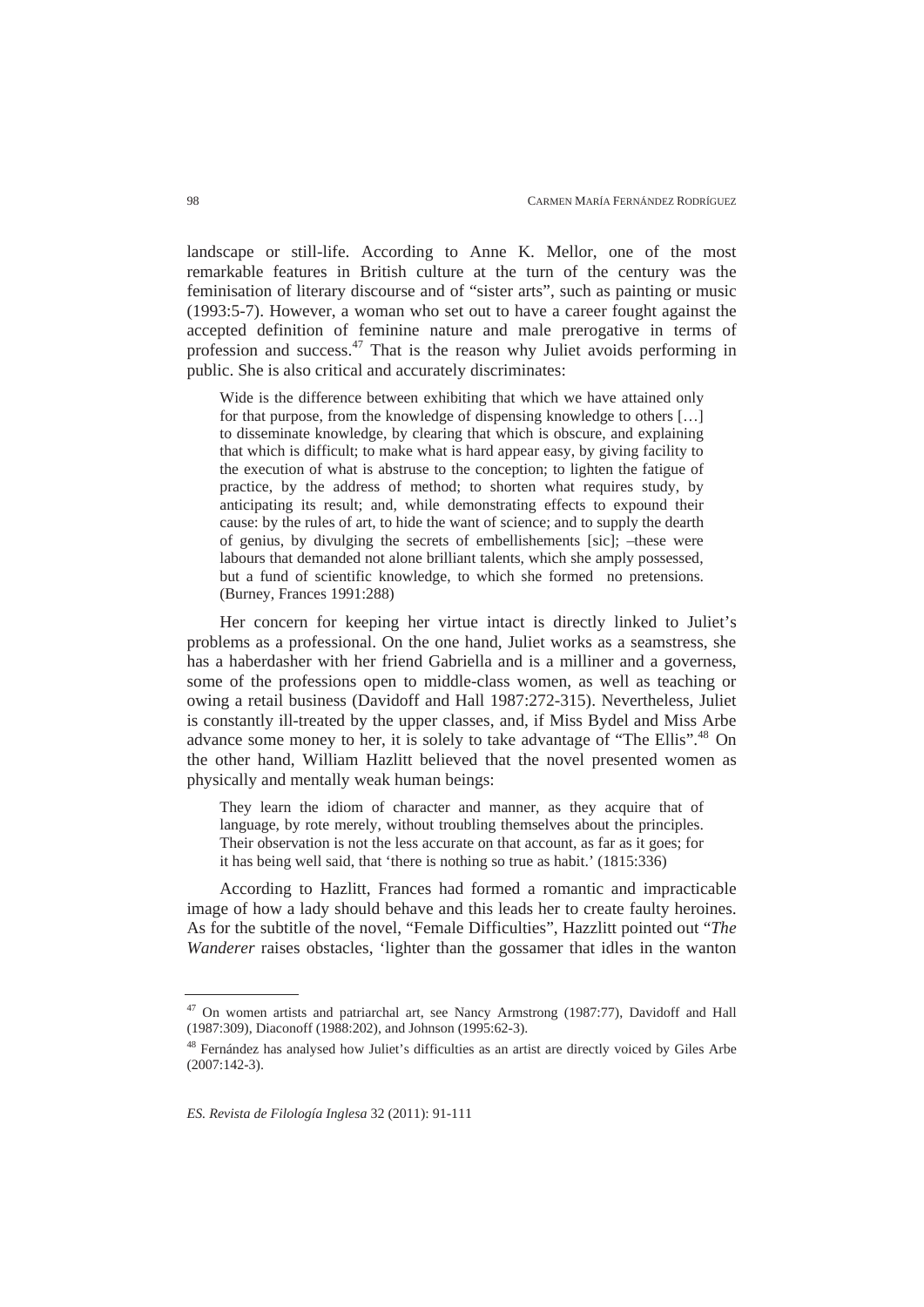summer air' into insurmountable barriers" (1815:338). Juliet aspires to sustain herself, aware that "[t]he least mistake, the smallest imprudence might betray me to insupportable wretchedness" (Burney, Frances 1991:36) and that "[a]ll public appeals are injurious to female fame" (Burney, Frances 1991:146). *Theatrical Review*, could not accept that a virtuous lady endured so much: "the vulgarity of her [Mrs Maple's] habits, subjects the fair incognita to insults and embarrassments which a strong mind would have repelled with spirit, and by which a weak one would have subdued" (1814:237). For *The Anti-Jacobin Review*, Juliet's behaviour was inconsistent because she allowed insults and lacked "strength of intellect and all sense or propriety" (1814:350). Juliet insists on paying her debts instead of resorting to a man (Burney, Frances 1991:282, 604), but people frequently take her for an actress or a prostitute and find her in compromising situations. In *The Renunciation*, some doubt is cast on Agnes's virtue when the protagonist corresponds with Harry, and Bertha makes her realise what this implies: "Break it off, dearest, whilst it is yet time; unless, indeed, you think it possible that the tired fidelity of your lover, aided by your own compassion for him, may eventually, soften your feelings in his favour" (Burney, Sarah Harriet 2008:76). Similarly, the bachelor St Hubert, who is very similar to Sir Jaspar in *The Wanderer,* relates his life to Agnes (Burney, Sarah Harriet 2008:153-5), who prefers to travel through Italy in the company of a lady to avoid any comment (Burney, Sarah Harriet 2008:156).

Agnes has an artistic side and is conscious of the power of beauty and of being a producer of beauty. Unlike Juliet in *The Wanderer*, Agnes is not forced to perform in public, and she is a charitable artist willing to help others with her vocation and whose work is rewarded in an age of incipient consumerism. Thanks to the paintings she gives to the old painter, he gets some money (Burney, Sarah Harriet 2008:110), and Agnes becomes an independent woman because they share profits (Burney, Sarah Harriet 2008:133). In Rome, happiness and self-realisation join because, instead of being regarded as a passive aristocrat or a neglected art-producer, Agnes achieves recognition as an artist:

She was courted in societies where none could gain admittance, who had no recommendations far superior to any than mere wealth or personal attractions could bestow. She was here introduced to individuals rendered eminent either by genius –by conversational powers of a high order, by brilliant accomplishments or by some other distinguished endowment, calculated to give charm and interest to their presence. (Burney, Sarah Harriet 2008:181)

Sarah Harriet worked as a governess herself, and, like Juliet in *The Wanderer*, Agnes experiences a professional travelogue in *The Renunciation*. When Agnes was a child, she helped to sew caps, and Monsieur Leroux, whose family temporarily lodges the girl, is a florist and a *plumassier*, a man who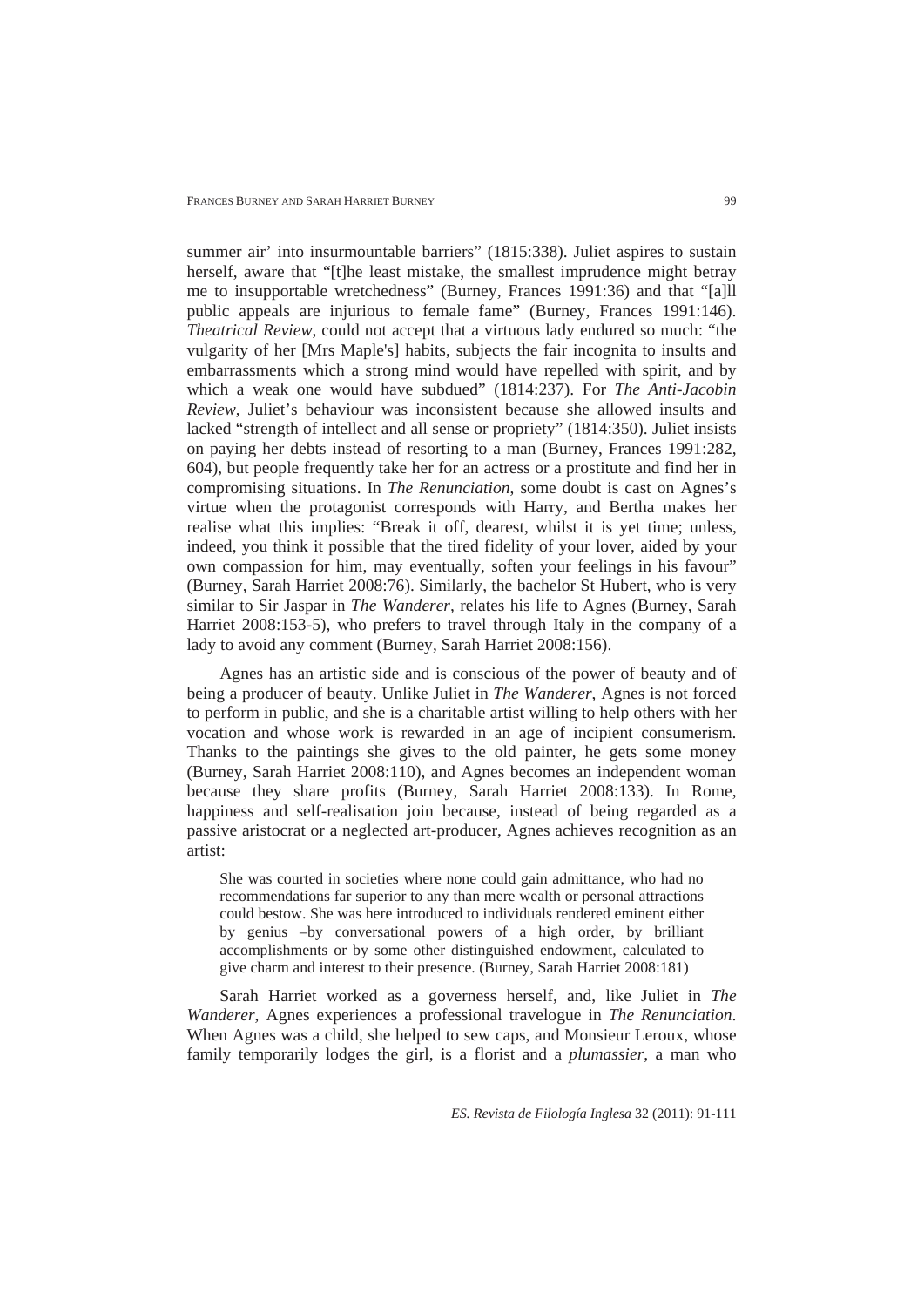trades with ornaments as milliners and mantua makers do in *The Wanderer*. Agnes's sensibility and intelligence do not pass unnoticed: "superadded to her capacity of attaining accomplishments, she possessed a vigour of understanding, a clearness of judgement, and a soundness of practical good sense rarely to be met with even in the most intelligent of her own sex" (Burney, Sarah Harriet 2008:36). She becomes proficient in French and dancing, and her portrait of the Dupuis children is revered:

There was so much nature, ease, and grace in the attitudes of the two children –they were both so pretty, the girl especially, and they seemed to have been stuck off with such admirable facility, that Lady Glenfeld protested, she had scarcely ever seen any drawings that had given her so much pleasure. (Burney, Sarah Harriet 2008:131)

St Hubert is so surprised by her talent (Burney, Sarah Harriet 2008:152) that he offers to be his patron in Florence and discusses some paintings with Agnes in the Palazzo Pitti (Burney, Sarah Harriet 2008:170), which provides the opportunity to introduce some reflections on art in a novel produced by an artist's daughter:

The eye requires to be gradually exercised and educated before it can appreciate the attainments of real genius of any description. In poetry, for instance, an ignorant man, or child (which is nearly synonymous) will delight in a familiar ballad, and turn from a sublime ode, or a classical epic with indifference; a wax figure, coloured, and gaudibly decked out will please a peasant more than the noblest marble statue; and where has there ever been a servant, or an uninformed mechanic, that has not found more amusement at a shewy pantomime, or a vulgar farce, than at a regular dramatic production, however admirable? It is the same with painting and music, and every other talent, the produce of a high degree of civilization and refinement; and I fear there are many who class themselves amongst the really well-educated, who, if they were honest, would own that the portrait of a favourite horse, or foxhound, or the minute finish of a Dutch green-stall, gave them a thousand times more gratification, than the works of all the Italian masters put together. (Burney, Sarah Harriet 2008:170-1)

On another occasion, Agnes expresses her aesthetic taste to St. Hubert and vindicates the beautiful or the picturesque, considered as less important than the sublime or the transcendental:

How glad I should be if you would comfort me with the assurance that it is not very unpardonable to prefer the *beautiful* to the *sublime*. To tell you the honest truth, I almost hate the more tremendous features of nature, and find inexpressible pleasure in surveying scenes of cheerfulness, cultivation and fertility. It is unjust to say that such scenes are deficient in variety. No two landscapes –no two points of view in which the same landscape can be seen, are ever alike; some bend in a river; some new appearance in lights and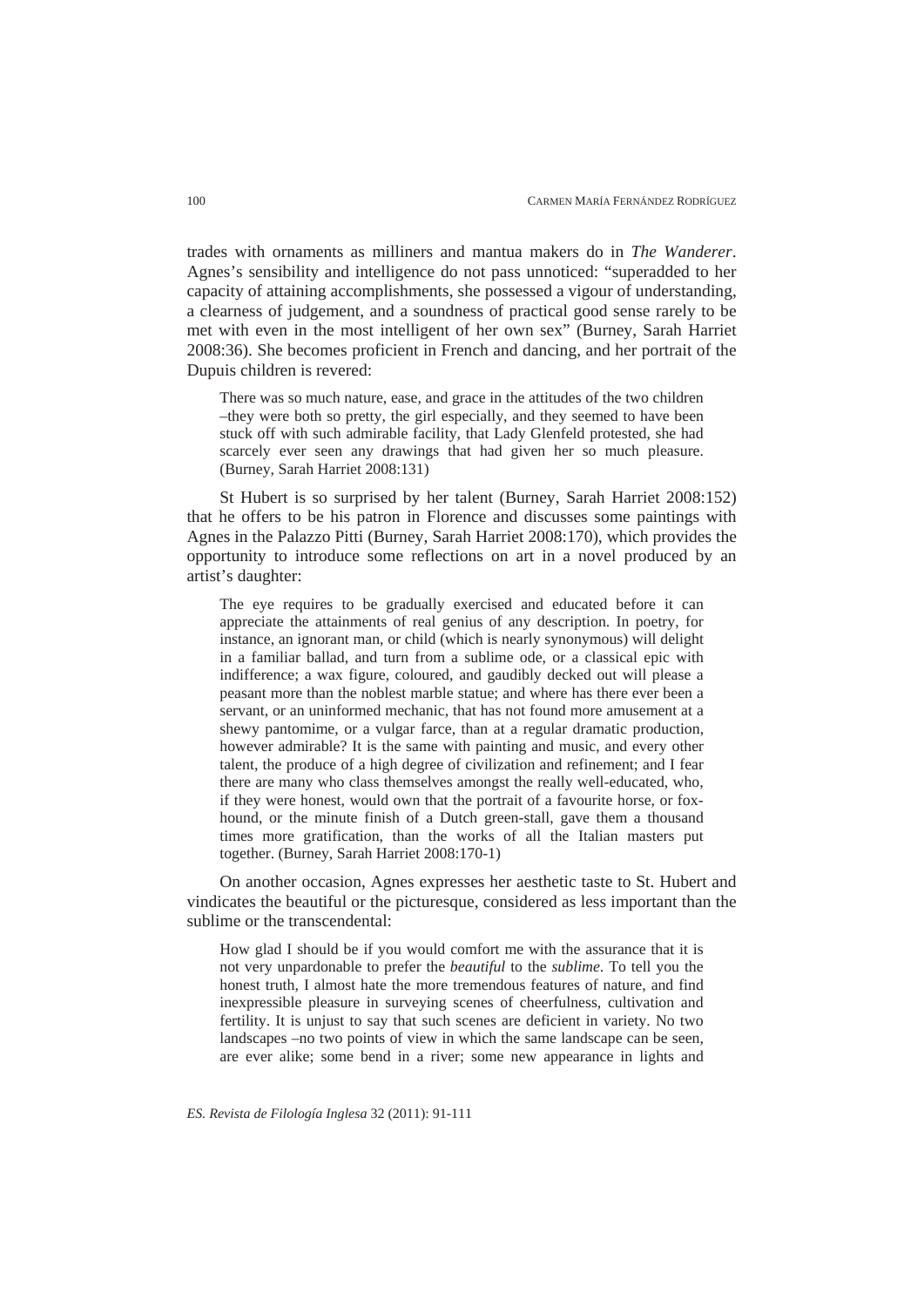shadows upon the distant hills; some change at every turn of the road in the disposition of the trees, and a thousand other accidental causes, occasion a perpetual diversity, and are quite sufficient to enchant us without the accompaniment of roaring torrents, unfathomable precipices, threatening avalanches, or any of the other horrors that constitute the bleak, desolate, and terrific characteristics of the sublime. (Burney, Sarah Harriet 2008:205-6)

The attention to detail and the emphasis on the emotional and the particular is related to women's world in *The Renunciation*. Instead of focussing on the kind of artistic subjects or on the kind of artistic approach, what we find in *The Wanderer* is a brave assertion of the artist as a professional:

She had here time and opportunity to see the fallacy, alike in authors and in the world, of judging solely by theory. Those who are born and bred in a capital; who first revel in its dissipations and vanities, next, sicken of its tumult and disappointments, write or exclaim for ever, how happy is the country peasant's lot! They reflect not that, to make it such, the peasant must be so much more philosophic than the rest of mankind, so as to see and feel only his advantages, while he is blind and insensible to his hardships. Then, indeed, the lot of the peasant might merit envy!

But who is that gives it celebrity? Is it himself? Does he write of his own joys? Does he boast of his own contentment? Does he praise his own lot? No! 'tis the writer, who has never tried it, and the man of the world who, however murmuring at his own, would not change with it, that give it celebrity. (Burney1814:700)

Agnes is also perceptive and conscious of the artificiality of the world when she hears Harry declaiming and wittily retorts: "Must you either tear a passion to rags, or set us all to sleep?" (Burney, Sarah Harriet 2008:41). Sarah Harriet takes artistic compromise further than her sister and also supports realism in the novel, an artistic approach far from over-sensationalism and excessive emotion. When Agnes cannot paint Lady Isabel, St. Hubert wisely advises to her: "You must try and accustom yourself to deal with as many different tempers as faces. The path you are now pursuing is not always strewed with rose leaves, so sew a garden for them in your own good-natured bosom" (Burney, Sarah Harriet 2008:189). The moral tone resembles the Duchess's comforting letters in *The Wanderer*, and St. Hubert points out concerning the beautiful and the sublime:

Whilst you are a traveller [...] I would advise you to cultivate a taste for *both*, since it is impossible near the Alps and Apennines, to avoid encountering as many horrors as beauties. At the same time, I am ready to acknowledge, that I believe there is a vast deal of *humbug* in the enthusiasm so often professed on these matters. To a poets's eye, 'in a fine phrenzy rolling', sublimity may indeed be congenial, and in his verse he may give it shape and stamp it with the impress of his own genius, setting every image distinctly before his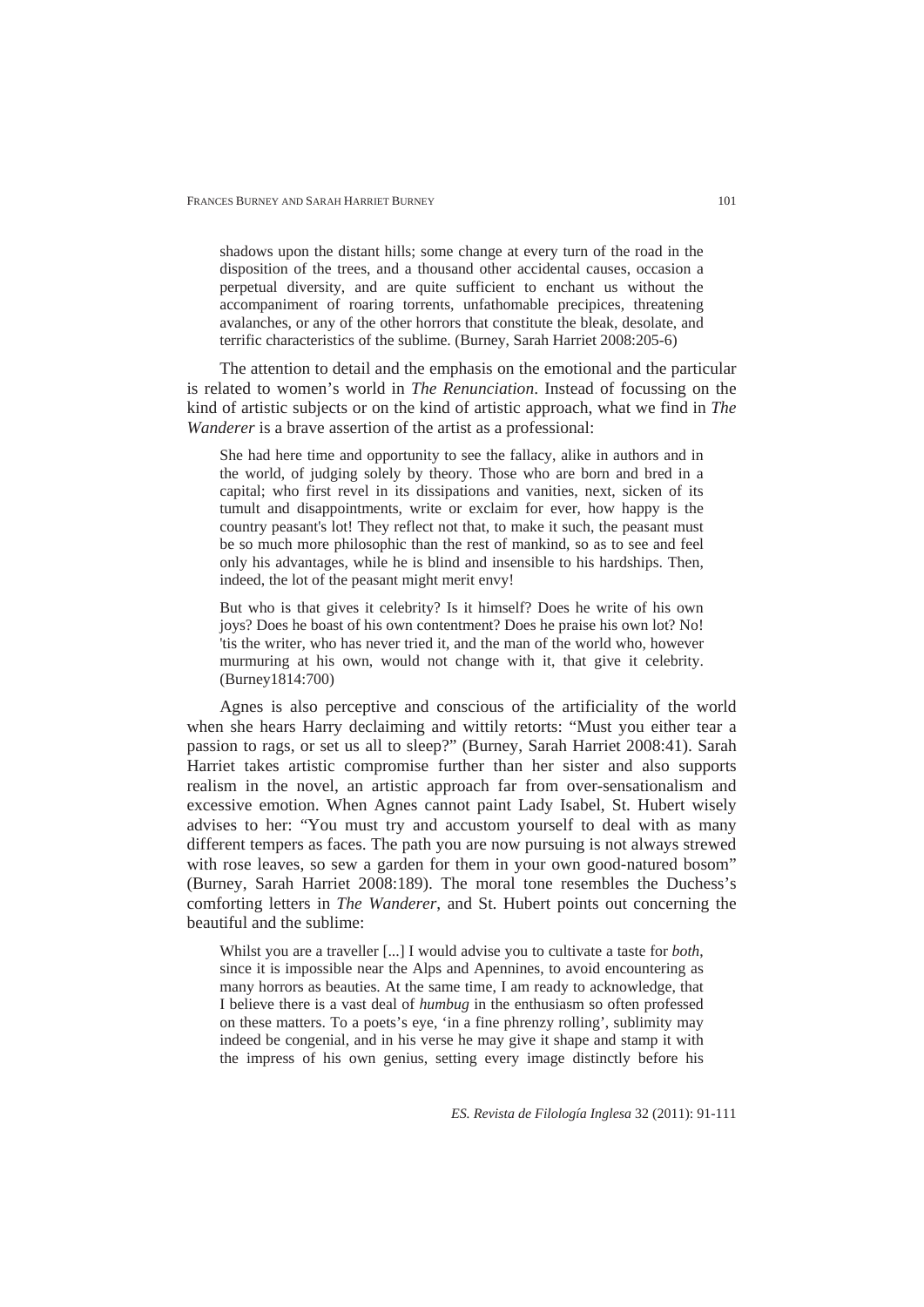readers; but that the common run of town-bred travellers should suddenly become such ranging admirers of these tremendous scenes, surpasses my powers of believe. (Burney, Sarah Harriet 2008:206)

## 4. THE VIEW FROM ENGLAND

At this time of political unease in England, women were welcome on all sides into the arena of political discussion. Like Charlotte Smith (*The Banished Man*, 1794) or Elizabeth Hamilton (*Memoirs of Modern Philosophers*, 1800), Frances was one of those women writers of the 1790s who voiced her ideas about how the French Revolution had affected the life of individuals.49 She had defended the French in her essay *Brief Reflections*, which is not at all strange after her marriage to the Constitutionalist D' Arblay. According to Todd (1989:196), with the Jacobines there was a period of radicalisation and the English began to define themselves in anti-French terms. In *The Wanderer* we find the prejudices of the English towards the French, particularly towards French women, who are branded deceivers as Riley points out ("They are clever beings, those French, they are, faith! Always playing fools' tricks like monkeys, yet always lighting right upon their feet. Like so many cats" (Burney1814:17)), and the République is insulted by Mr. Scope:

I should wish to enquire, what good they [the French] expect to accrue by proclaiming, one day, that there is no religion, and then, the next day, making a new one by the figure of a woman. It is hardly to be supposed that such sort of fickleness can serve to make a government respectable. (Burney, Frances 1991:269)

The immoderate insularity and entrenched prejudices of the English middle and upper classes are particular objects of attack. *The Wanderer* contains many stereotyped images, and France becomes the synonymous with Robespierre and evil. For instance, Gooch and Mr. Scope criticise the manners and morals of the French and the perversion of democracy: "all made into generals, in the twinkling, as one may say, of an eye" (Burney, Frances 1991:79). According to this character, the French are seen as poor people who do not cultivate the fields: "they are such a boggling set of farmers, that they grew nothing but what comes, as one may say, of itself" (Burney, Frances 1991:467). Gabriella is one of the few positive portraits of France, and she illustrates to Sir Jaspar the

<sup>&</sup>lt;sup>49</sup> On the relationship between Gallophobia and the domestic sphere, see Mary Poovey (1984:16-7, 30)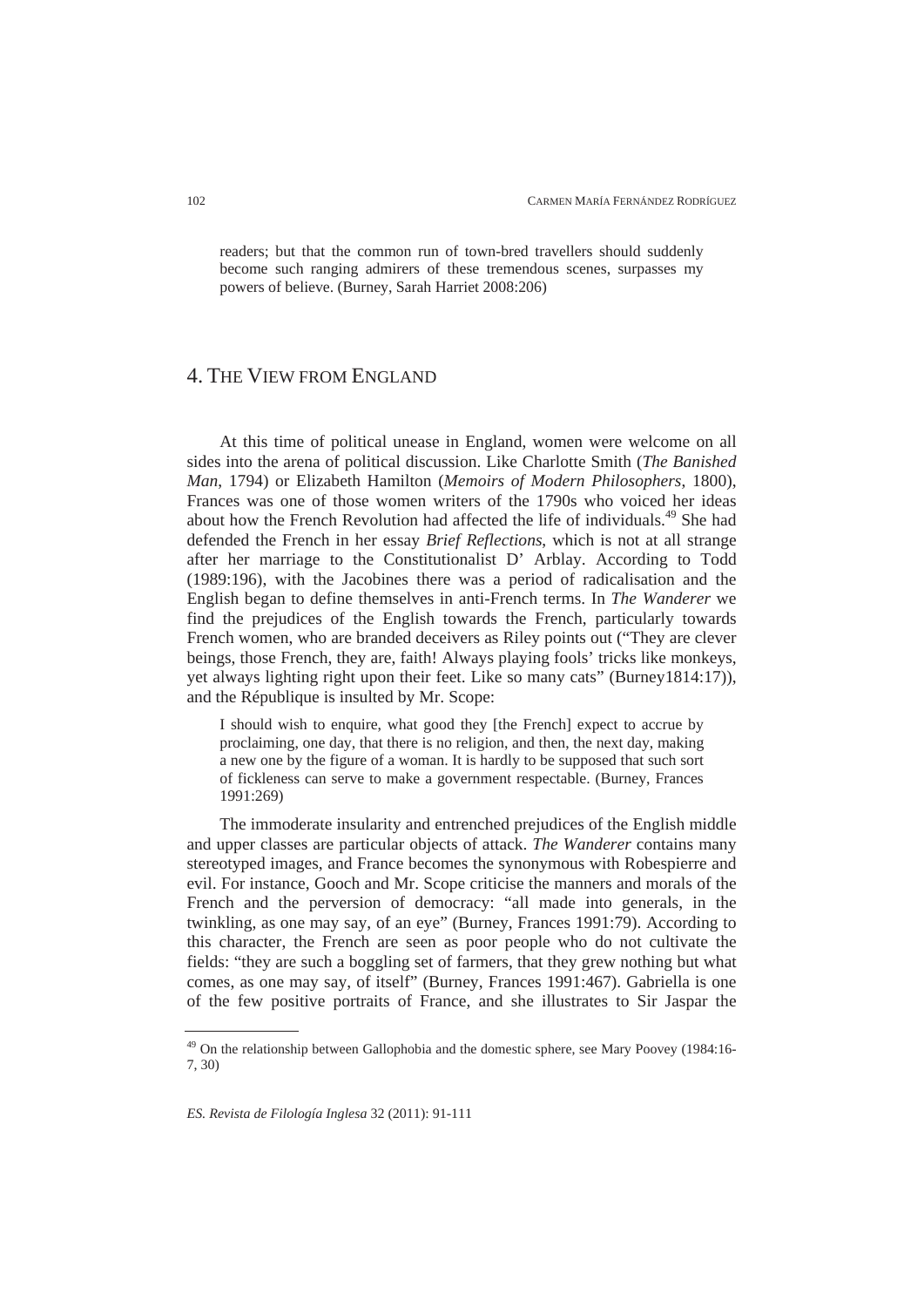penalties that French aristocrats endured during the Revolution, which, according to her, has had a levelling spirit:

Ah, Sir, the French Revolution has opened our eyes to a species of equality more rational, because more feasible, than that of lands or rank; an equality not alone of mental sufferings but of manual exertions. No state of life, however low, or however hard, has been untried, either by the highest, or by the most delicate, in the various dispersions and desolations of the ancient French nobility. (Burney, Frances 1991:639)

For Elinor, who espouses feminism and is an admirer of the Revolution and its principles, France has fortunately represented her awakening:

For myself I confess, from my happiness in going forth in the world at this sublime juncture, of turning men into infants, in order to teach them better how to grow up, I feel as if I have never awakened into life, till I had opened my eyes on that side of the channel. (Burney, Frances 1991:18)

Like her sister Frances, Sarah Harriet also lived abroad and had the opportunity to make contact with different European cultures. In *The Renunciation*, Agnes travels incognito from England to France, and she socialises there. Instead of resorting to direct criticism, Sarah Harriet does not question French culture and people, and she defends Englishness by offering a positive picture of everything related to her nation. Thus, English travellers appreciate what is English over what is Italian:

Why they came to a country they seemed to take Dutch pleasure in depreciating, it was not easy to divine. They undervalued in detail and in the gross, whatever was Italian; recounted a thousand extravagant and outrageous stories of the deliberate custom amongst servants of poisoning their masters for every provocation; declared they had never been engaged in any pecuniary transaction with an Italian, of whatever rank, without being infamously cheated; abused their houses, their soil, their productions, –their very climate! And exempted nothing from this sweeping censure but their oil and their ortolans! (Burney, Sarah Harriet 2008:162)

Criminals and people occupying an undeserved position are expelled from England while the English society portrayed in *The Wanderer* is not altered at all. Like Agnes, Juliet lives with the upper and the middle classes, and she is bilingual, but she cannot forget "the language in which she still thought, even when giving those *thoughts* in a foreign tongue" (Burney, Frances 1991:26). Class difference separates England and France and it is again linked to women when Agnes perceives that the Le Stranges want to be fashionable at any cost:

There was not quite the dissimilarity of appearance she had expected to see. But there were points of distinction that gradually became more and more perceptible. The English women wanted that conciliating, and almost benign amenity of expression a French woman of high breeding knows so well how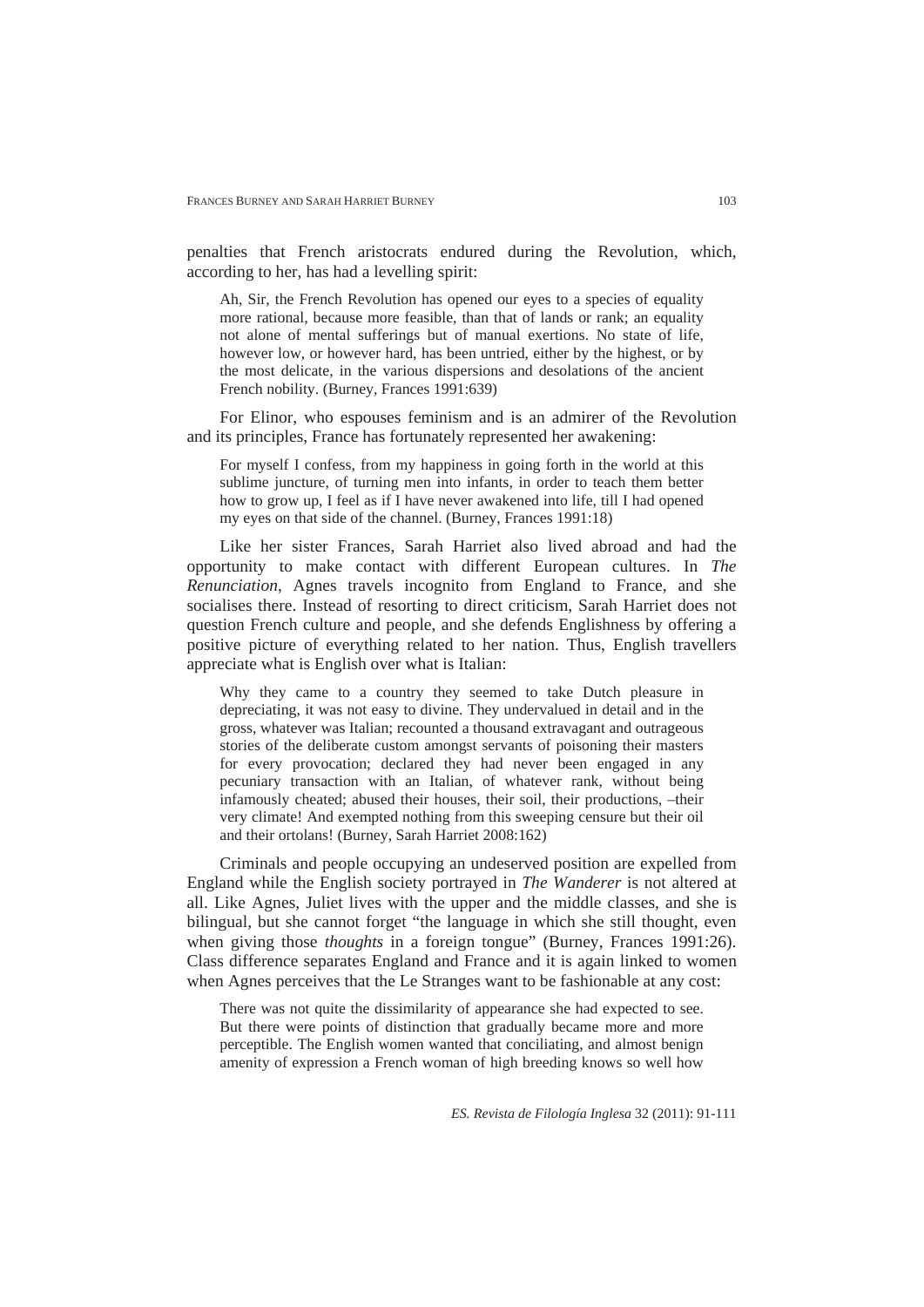to throw into her voice and countenance, and which, duly modified, is so welcome an encouragement on a first introduction, to the young and the diffident. (Burney, Sarah Harriet 2008:57)

Sarah Harriet had lived in Italy (1830-1833), but her opinion on the Italians was not as positive as it seems (see the letters to Frances Burney and Emma Wilbraham (Clark 1997:349, 381)). By 1832, the writer explained that Italy has "become now rather a hackneyed subject" (Clark 1997:375). *The Renunciation* affords some picturesque paragraphs, and Agnes is shocked by certain Italian customs, which are always regarded with certain detachment:

That lady [la Signora Romanelli], though an early riser, was never supposed to be visible till one or two o'clock. There was no general re-union of the company at breakfast, but each person took coffee in his own apartment. The magnificent drawing-room, except in the evening, was useless; morning visitors if there ever came any, were received, Agnes could not tell where, for the truth is, she never saw any place properly adapted to such a purpose; neither was the attire of the lady of the house, till the moment of going out, at all better suited to admit company. She often wandered from room to room, in a loose wrapping gown, with her hair in papers, or wholly concealed under a silk handkerchief, seeming entirely unemployed, yet looking lively and good-humoured […] In the evening, there was generally a numerous circle assembled, and cards, conversation, or music furnished amusements for the guests. Refreshments there were none, except *eau sucrée*, not even fruit; and tea was never thought of but as a *tisane* for a fever. […] every body knew French, and was favoured, from motives of politeness, with so much of that language ill-pronounced, that she would have rejoiced to meet with any one who spoke only Italian. One of the things that disappointed her most in this 'land of music', was the harsh, discordant, and loud voice of a large proportion of the Italian ladies she conversed with; the very children rasped her ears, and when she compared these accents with the sweet tones of Lady Glenfeld, and even with those of Isabel and her sisters, she could not but lament that custom and example should give to the organs of one set of people, inflections so dissimilar to those of another. (Burney, Sarah Harriet 2008:161)

## 5. "NO ONE TO LOVE, NO ONE TO TRUST"

The point where *The Wanderer* and *The Renunciation* mostly diverge is affection, which, together with disinterestedness, is a key word in Sarah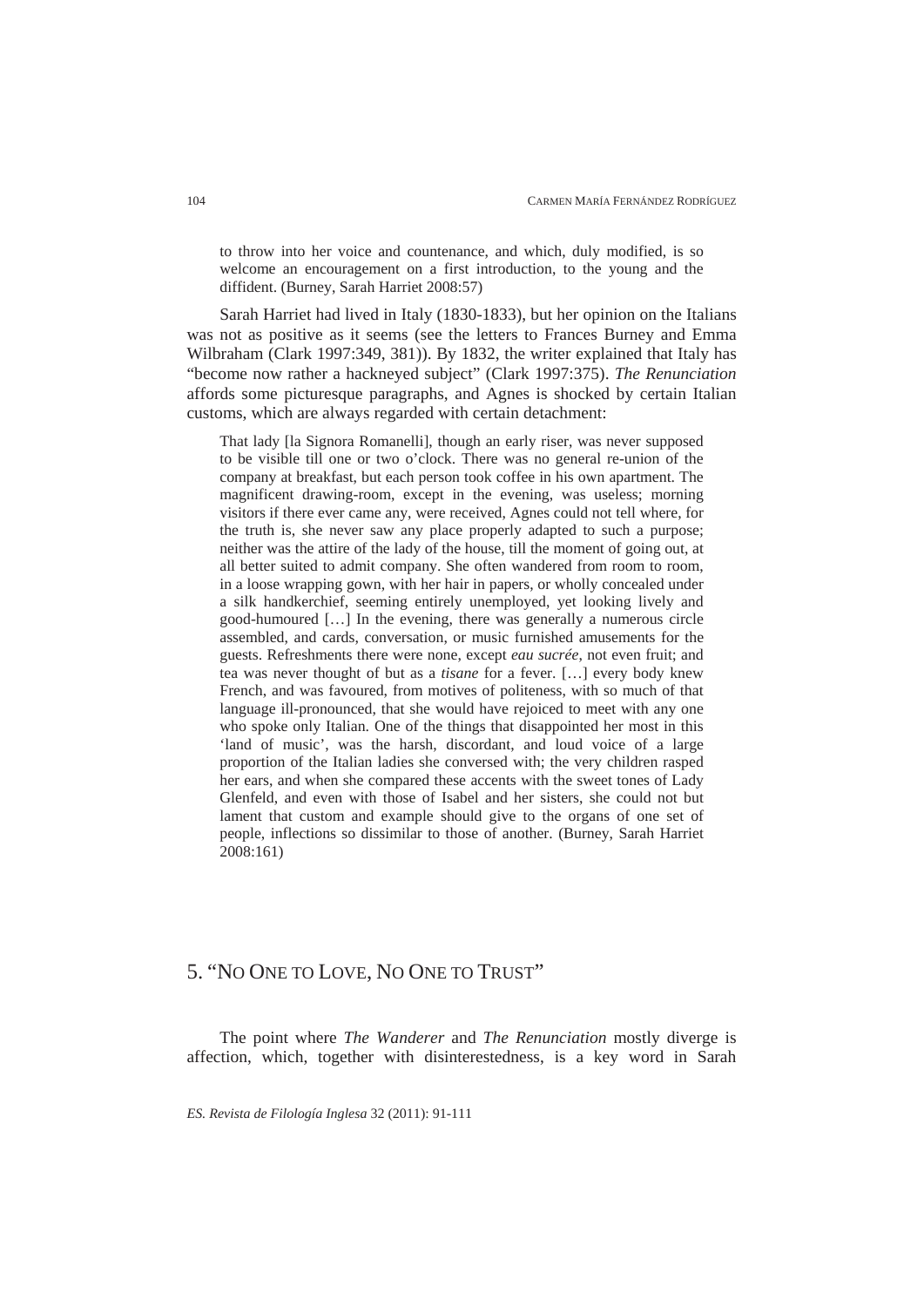Harriet's production. According to Clark, Sarah Harriet had stated: "I never insert love but to oblige my readers" (Clark 2008:xvi). In fact, there is no love story in *The Renunciation* though feelings are very important. Likewise, *The Wanderer* was about female economic difficulties, and love is never uppermost mainly because if Juliet admitted needing affection, she would be a suspicious woman for any reader, and the secret concerning her identity is revealed towards the middle of the novel. The protagonist feels at ease by enjoying simple life among farmers, the opposite of refined society:

Here, retirement would be soothing, and even seclusion supportable, from the charm of the scenery, the beauty of the walks, the guileless characters, and vivifying activity of the inhabitants of the farm-house; and the fragrant serenity of all around. Here, peace and plenty were the result of industry; and primitive, though not polite hospitality, was the offspring of natural trust. If there was no cultivation, there was no art; if there was no refinement, there were integrity and good will (Burney, Frances 1991:694).

Agnes's situation is quite different since she is a *femme couverte* and really has all her expenses paid throughout the novel. Nevertheless, material comfort does not guarantee happiness, so, when she lives with the Leroux, Agnes is deprived of liberty and considers her home a prison opposed to Meadwell, her birthplace:

The enjoyments derived from the loveliness of nature, from purity of air, from the freshness of early day, from the sight, sound, scent of ten thousand fragrant and reviving objects, not only far outweigh, in themselves, all the artificial advantages man can devise, but have the property of awakening a degree of attachment, which causes her loss to be deplored with nearly as much sorrow as the loss of a long-tried friend. Agnes did not reason upon the subject: but she felt –felt as a bird might have done freshly deprived of its liberty; and though she neither fluttered nor struggle to escape, she was just as miserable (Burney, Sarah Harriet 2008:16).

Loneliness is a constant in her life, and Agnes experiences it on different occasions. During her stay with the Leroux, Monrival adopts a maternal role by consoling Agnes and regretting that the girl has never felt affection since then (Burney, Sarah Harriet 2008:22). The discovery of Lucy's letter represents another painful moment for Agnes: "She stood alone in the world; she had neither friends, kindred, nor fortune; and she was removed from all possibility of throwing herself for protection upon the laws of her country (Burney, Sarah Harriet 2008:48). Agnes pursues community, and, what is more important, affection, which happens when she sings: "This was the first time she had ever enjoyed the gratification of giving pleasure to those she was inclined to love" (Burney, Sarah Harriet 2008:68). The necessity to sincerely communicate with somebody precipitates her letters to Harry even at the cost of compromising her reputation (Burney, Sarah Harriet 2008:76). All attempts to achieve happiness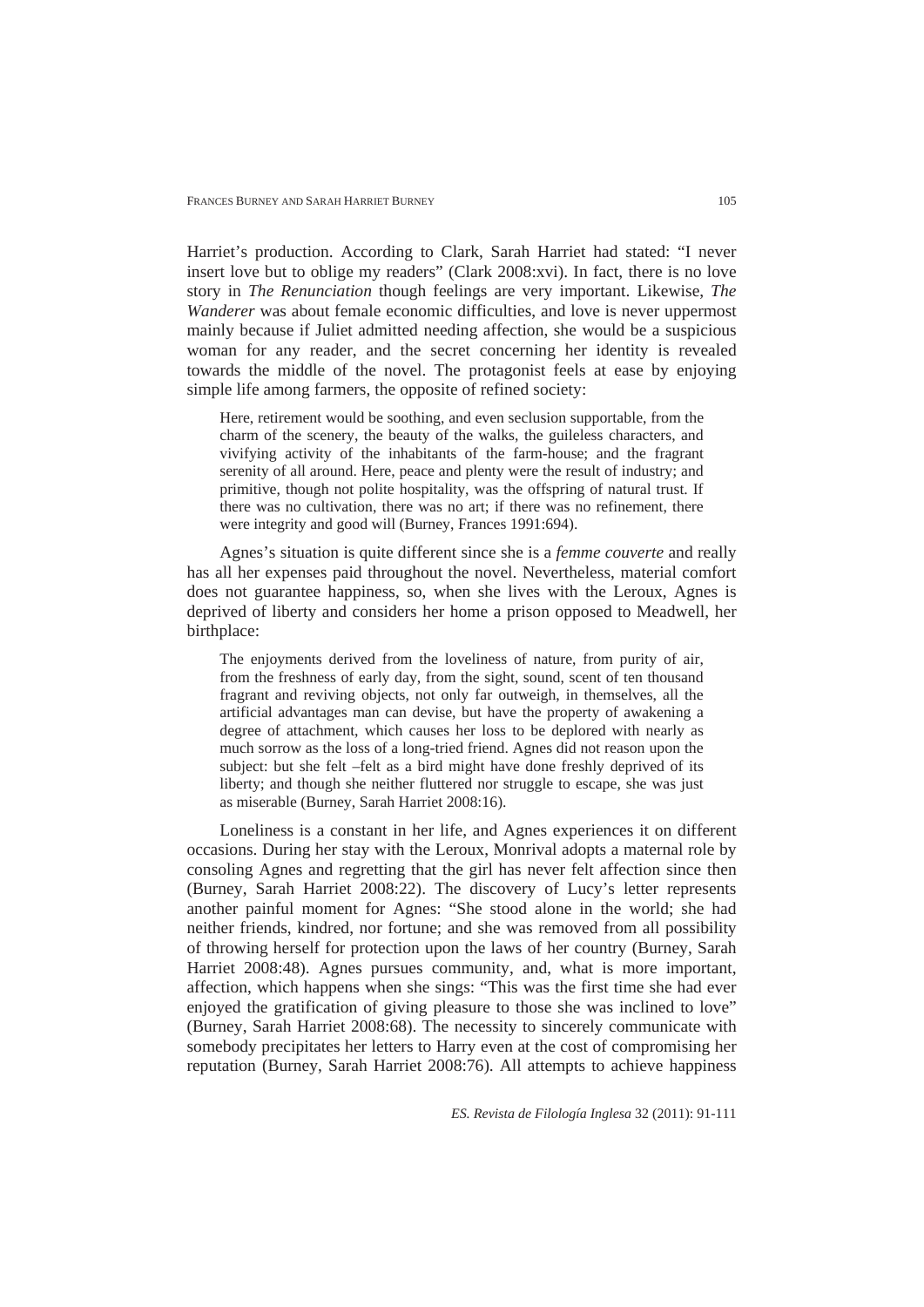or some kind of affection are frustrated, for instance, when Agnes thinks that she has found a brother: "'I am a new being; I seem to have gained importance in my own eyes; and at this moment, there is no one amongst the children of men whose fate I would exchange for my own,'" (Burney, Sarah Harriet 2008:133) and she is upset once she has talked to William Danvers:

Once more she saw herself a lone being in creation; at eighteen years of age, with the probability of a long life before her, she was without kindred – without a home– without even a name she could legally appropriate –without other means of existence than such as depended upon the precarious favours of the public! It was a perspective that at once filled her with grief, terror, and self-compassion, and her tears long continued to flow with undiminished bitterness. (Burney, Sarah Harriet 2008:178-9)

As we can see, feelings matter more than patrimony in Sarah Harriet Burney's novel. Undoubtedly, the most difficult relationship is between Agnes and her father, a reminder of the one between Sarah and Frances with their father, Charles Burney. Agnes has been brought up by a foster family, the Blakes, and after some time with the Leroux, she must live with her father, who refers to Agnes as if she was a coveted property in one of the funniest scenes of the novel:

I fear ye not, ye idle praters [sic], though ye seen to touch the clue, which, if unwound, would lead to my destruction! It is but seeming. She who could alone, exclusive of my sister, have made any fatal revelations, is now no more; and Agnes […] will not trust, be proof against two such powerful enticements, as wealth and flattery […] She is mine, there can be no fear of her –she is irrevocably mine. (Burney, Sarah Harriet 2008:59)

However, there is some evolution in his views, and Mr. Wharton grows desperate at the news of Agnes's flight with the realisation that he has sentimentally lost her forever:

'Oh had I but been blessed,' he cried, 'with such a daughter!' No man is wholly evil, –and what was undepraved [sic] in the unhappy being now writhing Agnes the sense of his own misdeeds, derived some consolation from meditating upon the allusion made by Agnes to the vigilant with which she had been guarded from perversion in his family, and suffered to grow up as pure, as unambitious [sic], and as disinterested as when he first bore her from her obscure home. (Burney, Sarah Harriet 2008:98)

The prospect of going to live with Mr. Wharton depresses Agnes, who somatizes the situation and falls ill (Burney, Sarah Harriet 2008:25). Despite the comfort she is offered and Mrs. Marchmont's efforts to portrait Mr. Wharton as a kind man, Agnes rejects her father and associates him with the hand that grasped her when she was kidnapped. Her benefactors try to win her affection as bourgeois parents do, by purchasing a great quantity of objects. After reading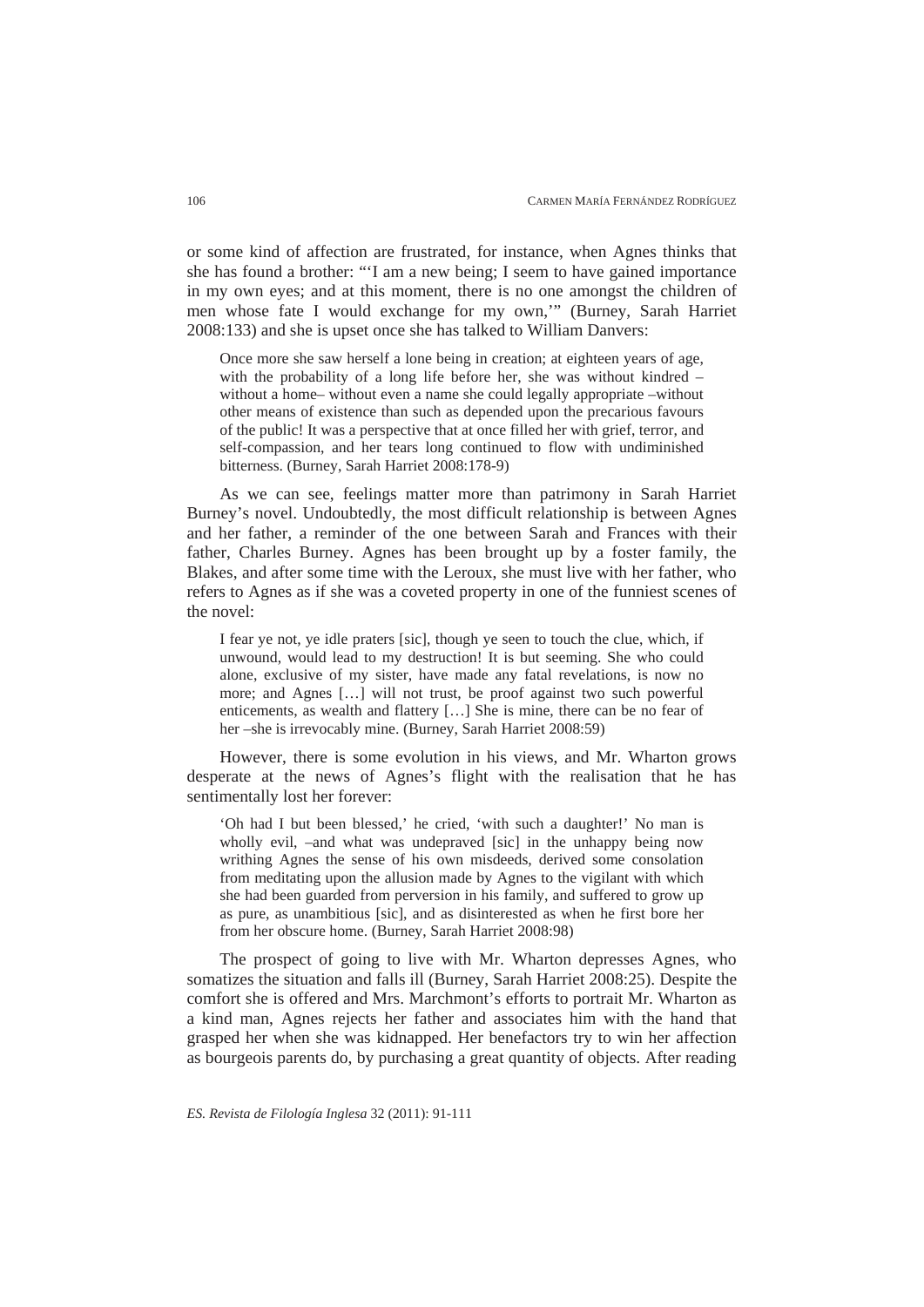Mr. Wharton's letter, Agnes sees that he really loved her and she feels repentant in a delicately written paragraph which seems taken from Austen's novels:

The affection with which he spoke of her, bore all the appearance of sincerity, and for ever put an end to the most distant idea of foul dealing. When she was mentioned herself, it was done with so much temper, that considering the catastrophe she had brought upon him, his moderation and placability [sic] surprised and touched her. She *had* hated him, no doubt; but less at the moment when by her flight, she effected his ruin, than at most other periods of her life; the knowledge of what he would suffer, had then mollified her aversion, and it had been with true regret she came to the conclusion, that his prosperity and her sense of right could never be made compatible. (Burney, Sarah Harriet 2008:123)

Her anxiety to be reconciled with Mr. Wharton is compared with that of the Greek Antigone, "a personification of Pity, made more intense by filial love" (Burney, Sarah Harriet 2008:198). To solve the situation, St. Hubert gives Mr. Wharton an annuity and he goes to America, where he marries a wealthy widow. *The Renunciation* lacks tear-jerking reconciliation scenes in the manner of *Evelina*, but the narrative contains a touching letter of Agnes's aunt resembling Lady Belmont's one in Burney's first work and worth reproducing:

Man without a heart! Oh, that I could but hope I had found at least the means to make thee feel! That I could but know thou wert [sic] mourning in bitterness and sorrow thy irrevocable loss! Yes –it *shall* be irrevocable, unless I should one day hear thou hast begun to show symptoms of surviving humanity and affection. Hard, hard of nature hast thou hitherto been!– without memory, without gratitude for past felicity –without concern for the living or reverence for the dead. Was it not monstrous to seclude from sight– to neglect– to treat as base-born intruder, the treasure Providence still entrusted to thy love? How did I find her situated in her father's splendid mansion? She was consigned to the worst room it contained; she was as meanly clad as she was lodged; she was committed to the sole care of a young and inexperienced country girl; and if ever she was remembered by her unnatural parent– if ever she beheld him, was it as it were by *stealth*– he was *ashamed* of his little Agnes! Wretch! Wretch! What are the pangs that can ever sufficiently expiate such a dereliction from all virtue –from all sense of justice– all remains of honour? Poor babe! She is here at least beloved; her, in obscurity and almost indigence, she is happier than in the chilling atmosphere of her father's dwelling. Yet –I sometimes tremble lest in seeking to punish *thee*, I should have brought down evil upon her innocent head! When I am gone, who is there to protect? (Burney, Sarah Harriet 2008:177)

What we find instead in *The Renunciation* is a more natural conciliatory scene, so father and daughter meet again and get on better since then. According to Bertha: "their looks denoted the most perfect harmony and kindness, with scarcely, even on his part, the least agitation" (Burney, Sarah Harriet 2008:223).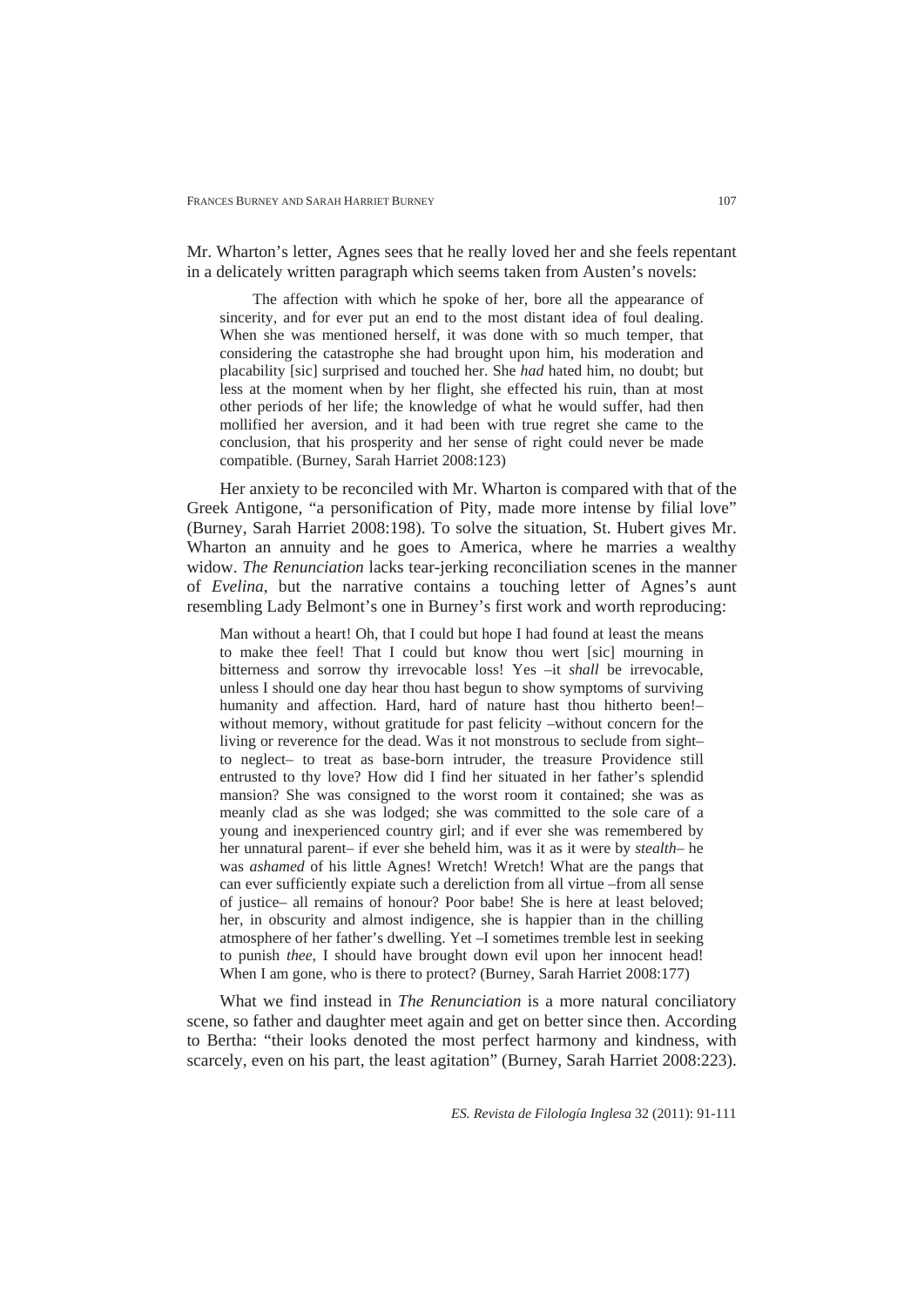### 6. Conclusion

Both *The Wanderer* and *The Renunciation* meant the culmination of Frances's and Sarah Harriet's literary careers, both were written for money and both contain 'un-stories', that is, narratives about the heroine's alienation and social displacement. They centre on dysfunctional families, and there is a common concern for woman's difficulties and a yearning for independence confronting patriarchal society, two issues which were later tackled by other novelists, such as George Eliot or the Brontës. Thanks to the doubling technique, Frances and Sarah Harriet introduced in their works a variety of females who contrast or reproduce the heroine's conflicts. The Burney sisters gave prominence to the quest for public recognition and heroism of nineteenthcentury middle-class women, as well as the break between feeling and reason. It is interesting that both published their first works (*Evelina* and *Clarentine*) anonymously, but their opinion on the novel as a narrative form was very different, so, in comparison with Frances, Sarah Harriet had a more diffident attitude as a woman writer. She portrayed affection with more detail than Frances did. Here she seems quite demanding in the sense that being rejected by the father automatically provokes frustration, and the protagonist needs to have her father's support. Sarah Harriet's ideas on female professionalism and multiculturalism in Europe were more optimistic and relatively less ambiguous than Frances's ones. Woman is never victimised in Sarah Harriet's narratives, where Agnes is able to earn her bread and keep away from raising suspicion. Unlike Frances, who resorted to satire to show the intolerance of the British towards other cultures, Sarah Harriet supported Englishness and her cosmopolitism was not restricted to France. She also relied on female art and, as an alternative to the so-called masculine art, she privileged the artistic productions dealing with the domestic sphere. It is clear that, as twenty-firstcentury readers, we must be grateful to Frances and Sarah for their effort to be taken seriously. Undoubtedly, appreciating Sarah Harriet's *oeuvre* in itself enriches Burney Studies and gender studies and adds one name more to the list of best British women writers of the nineteenth century.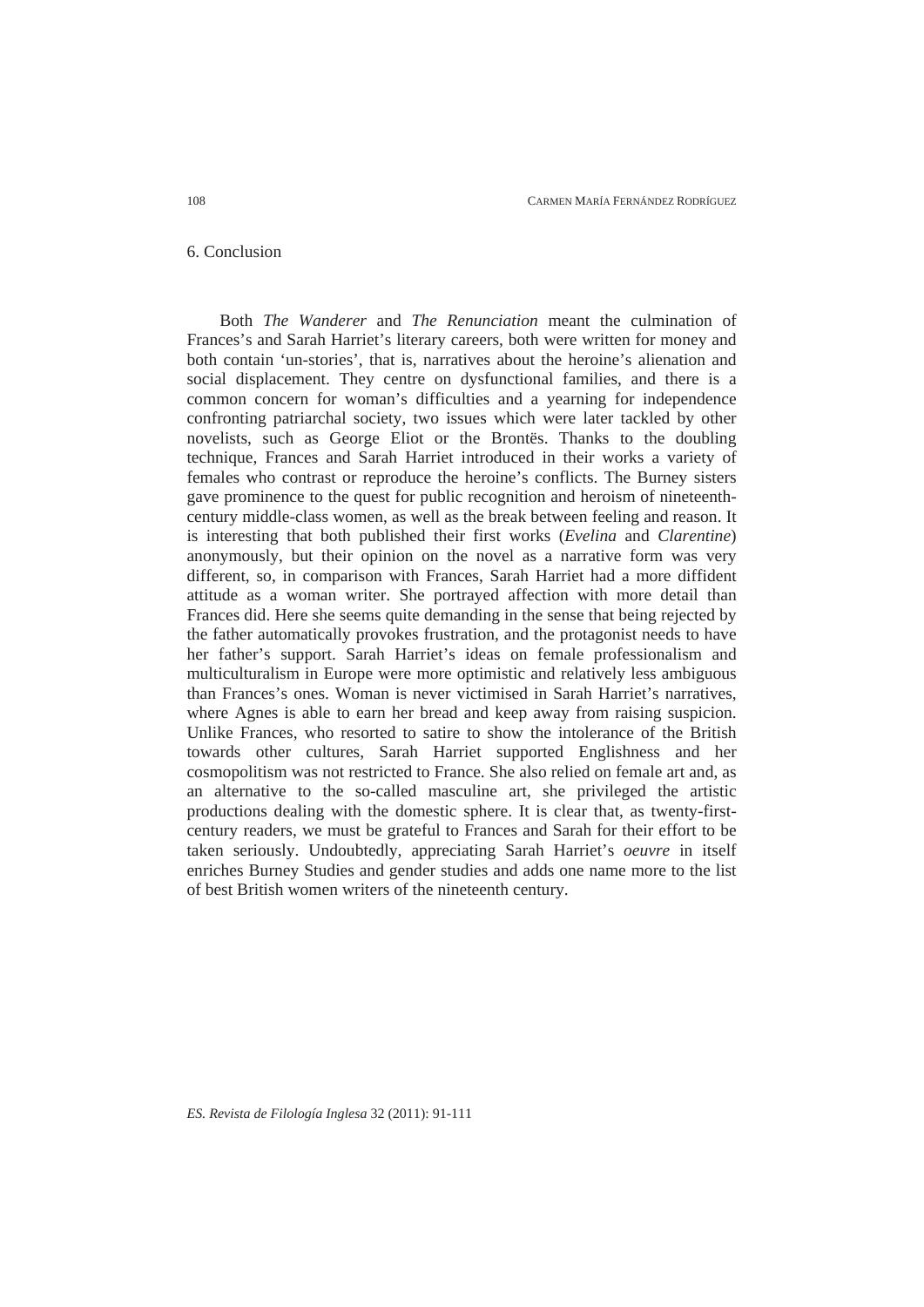FRANCES BURNEY AND SARAH HARRIET BURNEY

### **REFERENCES**

- Armstrong, Nancy. *Desire and Domestic Fiction: a Political Study of the Novel*. New York: New York University Press, 1987.
- Austen, Jane. *Northanger Abbey, Lady Susan, The Watsons and Sanditon. 1805-18*. Ed. J. Davie. Oxford and New York: Oxford University Press, 1990.
- Bilger, Audrey. *Laughing Feminism: Subversive Comedy in Frances Burney, Maria Edgeworth and Jane Austen*. Detroit: Wayne State University Press, 1998.
- Boswell, James. *The Life of Samuel Johnson*. Ed. R. W. Chapman. Oxford: Oxford University Press, 1980 (1791).
- Brown, Martha G. "Fanny Burney's 'Feminism.'" *Fetter'd or Free: British Women Novelist 1670-1815*. Eds. Mary Anne Schoefield and Cecilia Macheski. Ohio University Press, 1986: 29-39.
- Bugnot, S. "The Wanderer of Fanny Burney: Essay de Réhabilitation." *Études Anglaises* 15 (1962): 225-32.
- Burney, Frances. *The Wanderer*. Ed. Margaret Anne Doody, Robert L. Mack and Peter Sabor. Oxford: Oxford University Press, 1991(1814).
- Burney, Sarah Harriet. *The Romance of Private Life*. Ed. Lorna J. Clark. Chawton House Library Series. London: Pickering and Chatto, 2008 (1839).
- Chisholm, Kate. "Fanny Burney and The Wanderer." *The Burney Journal* 2 (1999): 4-26.
- Clark, Lorna J. "Jane Austen and Sarah Harriet Burney." *Persuasions* 17 (1995): 16-25.
- ——, ed. *The Letters of Sarah Harriet Burney*. Athens, Georgia: University of Georgia Press, 1997.
- ——. "Sarah Harriet Burney: Traits of Nature and Families." *Lumen* 19 (2000): 121-34.
- ——. "The Family in the Novels of Sarah Harriet Burney." *Lumen* 20 (2001): 7-81.
- ——. "The Hermitage: Late Gothic Fiction or Early Detective Fiction?" *Lumen* 22 (2003a): 165- 178.
- ——. "From the Margins to the Centre: The Spinster as Author, Narrator and Actor." *The Burney Journal* 6 (2003b): 36-54.
- ——. "Frances and Sarah Harriet Burney: The Novels in the Family and the Family in the Novels." *A Celebration of Frances Burney*. Ed. Lorna J. Clark. Newcastle-upon-Tyne: Cambridge Scholars Press, 2007: 38-56.
- Copeland, Edward W. "Money in the Novels of Fanny Burney." *Studies in the Novel* 8 (Spring 1976): 24-37.
- Craft-Fairchild, Catherine. *Masquerade and Gender: Disguise and Female Identity in Eighteenth-Century Fictions*. University Park: Pennsylvania University Press, 1993.
- Daugherty, Tracy Edgar. *Narrative Techniques in the Novels of Fanny Burney*. New York: Peter Lang, 1988.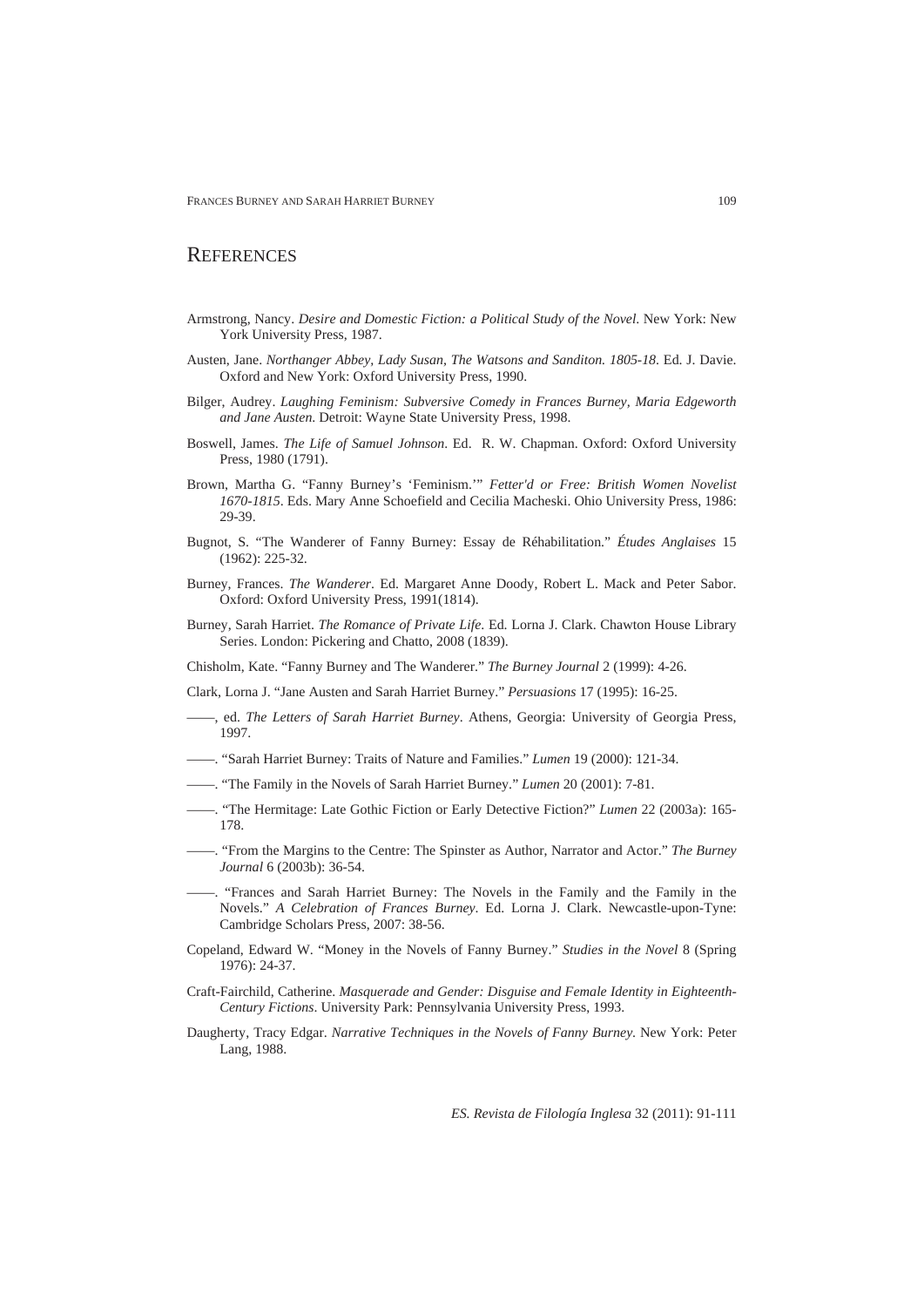- Davidoff, Leonore, and Catherine Hall. *Family Fortunes: Men and Women of the English Middle Class 1780-1850*. London: Routledge, 1987.
- Diaconoff, Suellen. "Ambition, Politics, and Professionalism: Two Women Painters." *Eighteenth-Century Women and the Arts*. Ed. Frederick M. Keener and Susan E. Lorsch. New York, Connecticut and London: Greenwood Press, 1988: 201-8.
- Doody, Margaret A. Frances *Burney: the Life in the Works. Cambridge*: Cambridge University Press, 1988.
- Epstein, Julia. *The Iron Pen: Frances Burney and the Politics of Women's Writing*. Bristol: Bristol Classical Press, 1989.
- Fernández Rodríguez, Carmen María. "Feeding Fancies with the Pen: The Female Artist in Fanny Burney's The Wanderer (1814)." *Approaching Cultures Through English*. Ed. Elizabeth Woodward Smith. A Coruña: Departamento de Filología Inglesa, Universidade da Coruña, 2007: 139-47.
- ——. Review of Sarah Harriet Burney. *The Romance of Private Life*. Ed. Lorna J. Clark. Chawton House Library Series. London: Pickering and Chatto, 2008 (1839). Published in *Atlantis* 32.1 (June 2010): 173-7
- Frankus, Marilyn. "Erasing the Stepmother Story: Frances Burney and Elizabeth Allen." *A Celebration of Frances Burney*. Ed. Lorna J. Clark. Newcastle-upon-Tyne: Cambridge Scholars Press, 2007: 57-73.
- Hazlitt, William. "Standard Novels and Romances." *The Edinburgh Review* (Feb. 1815): 320-38.
- Hemlow, Joyce. *The History of Fanny Burney*. London: Oxford University Press, 1958.
- Hodgson Anderson, Emily. "Staged Insensibility in Burney's *Cecilia*, *Camilla* and *The Wanderer*: How a Playwright Writes Novels." *Eighteenth-Century Fiction* 17.4 (July 2005): 629-48.
- Johnson, Claudia L. *Equivocal Beings: Politics, Gender, and Sentimentality in the 1790s: Wollstonecraft, Radcliffe, Burney and Austen*. Chicago and London: The University of Chicago Press, 1995.
- Kowaleski-Wallace, Elizabeth. "A Night at the Opera: The Body, Class, and Art in *Evelina* and Frances Burney's Early Diaries." *History, Gender and Eighteenth-Century Literature*. Ed. Beth Fowkes Tobin. Athens: University of Georgia Press, 1994: 141-58.
- Landau, Leya. "'The Middle State': Italian Opera in Frances Burney's Cecilia." *Eighteenth-Century Fiction* 17.4 (July 2005): 649-82.
- Mellor, Anne K. *Romanticism and Gender*. New York and London: Routledge, 1993.
- Poovey. Mary. *The Proper Lady and the Woman Writer: Ideology as Style in the Works of Mary Wollstonecraft, Mary Shelley and Jane Austen*. Chicago and London: The University of Chicago Press, 1984.
- Review of *The Wanderer*. *Anti-Jacobin Review* 46 (April 1814): 347-54.
- Review of *The Wanderer*. *Theatrical Inquisitor and Monthly Mirror* 4 (April 1814): 234-7.
- Rogers, Katherine. *Fanny Burney: The World of Female Difficulties*. New York: Harvester Wheatsheaf, 1982.
- Sadler, Thomas, ed. *Diary, Reminiscences, and Correspondence of Henry Crabbb Robinson*. London: Macmillan, 1869.